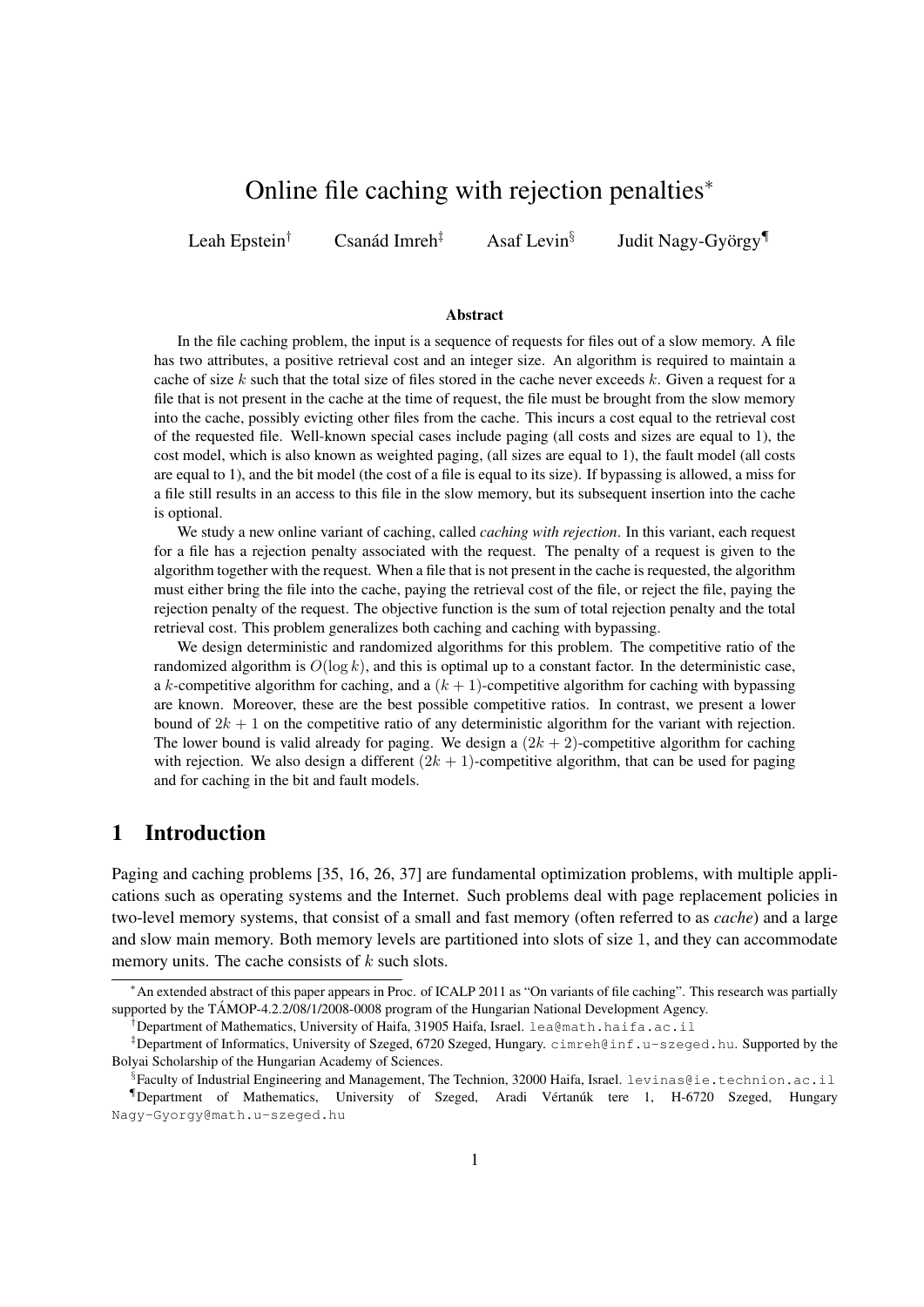The general problem, called *file caching* (or caching), is defined as follows. Files are bundles of memory units (we use the term pages for these units). A file  $f$  has two attributes, that are its (integer) size  $size(f)$ (number of pages), and its cost  $cost(f) > 0$  (the cost of accessing it in the main memory)<sup>1</sup>. In most applications, this cost is proportional to the time that is required to access it, while the cost of accessing a file residing in the cache is seen as zero, since this time is negligible compared to the time required to access the main memory.

The input is a sequence of requests for files. If an algorithm is given a request for a file that it has stored in the cache, then the algorithm does nothing (in terms of modifying the contents of the cache, it may still do some calculations to be used in the future). However, a request for a file *f* that is not present in the cache requires an access to the main memory, resulting in a cost of  $cost(f)$  for the algorithm. This situation is called a *miss*. In the standard model (also called the *forced* model), the algorithm must insert the file into the cache, possibly evicting other files to create sufficient space for the requested file. An additional model was studied. This model is called caching with bypassing [3, 13, 32], and it is also known as the *optional* model [26, 18] (or the optional-fetch model [17]). In this model, the algorithm must read the requested file *f* from the main memory for a cost of  $cost(f)$ , but it does not necessarily need to insert it into the cache, though it may do so.

A number of important special cases were studied. The first study was the *paging* variant [11, 35]. In this case a file is also referred to as a *page*. For every page  $f$ ,  $size(f) = cost(f) = 1$ . That is, the sequence consists of single pages, and the system is uniform in the sense that reading any page from the main memory results in the same cost. Three common models that generalize paging and are special cases of caching are the *bit model*, the *fault model* and *cost model* (also called weighted paging, and sometimes weighted caching) [4]. In the first two models, files may have arbitrary sizes, while in the third model, all files have size 1 (but arbitrary costs). In the bit model, each file f has  $cost(f) = size(f)$ , while in the fault model, each file f satisfies  $cost(f) = 1$ . That is, the fault model assumes that the cost of accessing the main memory multiple times is determined by the number of accesses, while the bit model assumes that what determines the cost is the total size of files read from the main memory.

We study online variants of caching and use competitive analysis. In the online problem the algorithm is presented with one request at each time, and it must respond to the current request before seeing the next one. For caching problems, it is common to use the asymptotic competitive ratio, and we adopt this approach [35]. For an online problem, we let OPT denote a specific optimal offline algorithm that knows the entire input. We always assume (without loss of generality) that OPT is lazy, that is, it does not do any action unless they are necessary for processing the input. For caching problems, a lazy algorithm only inserts a file into the cache if a miss for this file occurs, and it only evicts a file in order to make room for another file. For an algorithm *A*, we let  $A(I)$  (or *A*, if *I* is clear from the context) denote the cost of *A* on an input *I*. An online algorithm ALG is *R*-competitive, if there exists a constant *c* (independent of *I*) that satisfies  $ALG(I) \leq R \cdot OPT(I) + c$  for any input *I*. The infimum value R for which this inequality can be satisfied for all inputs and some value *c* is called the competitive ratio of ALG. For a randomized algorithm ALG, the definition is similar, but  $ALG(I)$  is replaced with its expected value  $E(ALG(I))$ .

In this paper, we initiate the study of caching with rejection. In this natural variant of caching each miss can be treated in two ways. The first way is the traditional way, where the file is brought from the main memory. The second one is by declining the request, notifying the user that the request cannot be carried out, and paying a positive rejection penalty<sup>2</sup>. In this variant, if the *i*-th request is for file  $f$ , then this request

<sup>&</sup>lt;sup>1</sup>It is possible to relax this condition and allow non-negative costs instead. This does not change the results as explained in the Appendix, see Claim 14.

<sup>&</sup>lt;sup>2</sup>Requests of zero rejection penalty can obviously be always rejected without incurring any cost, and thus we assume that no such requests exist.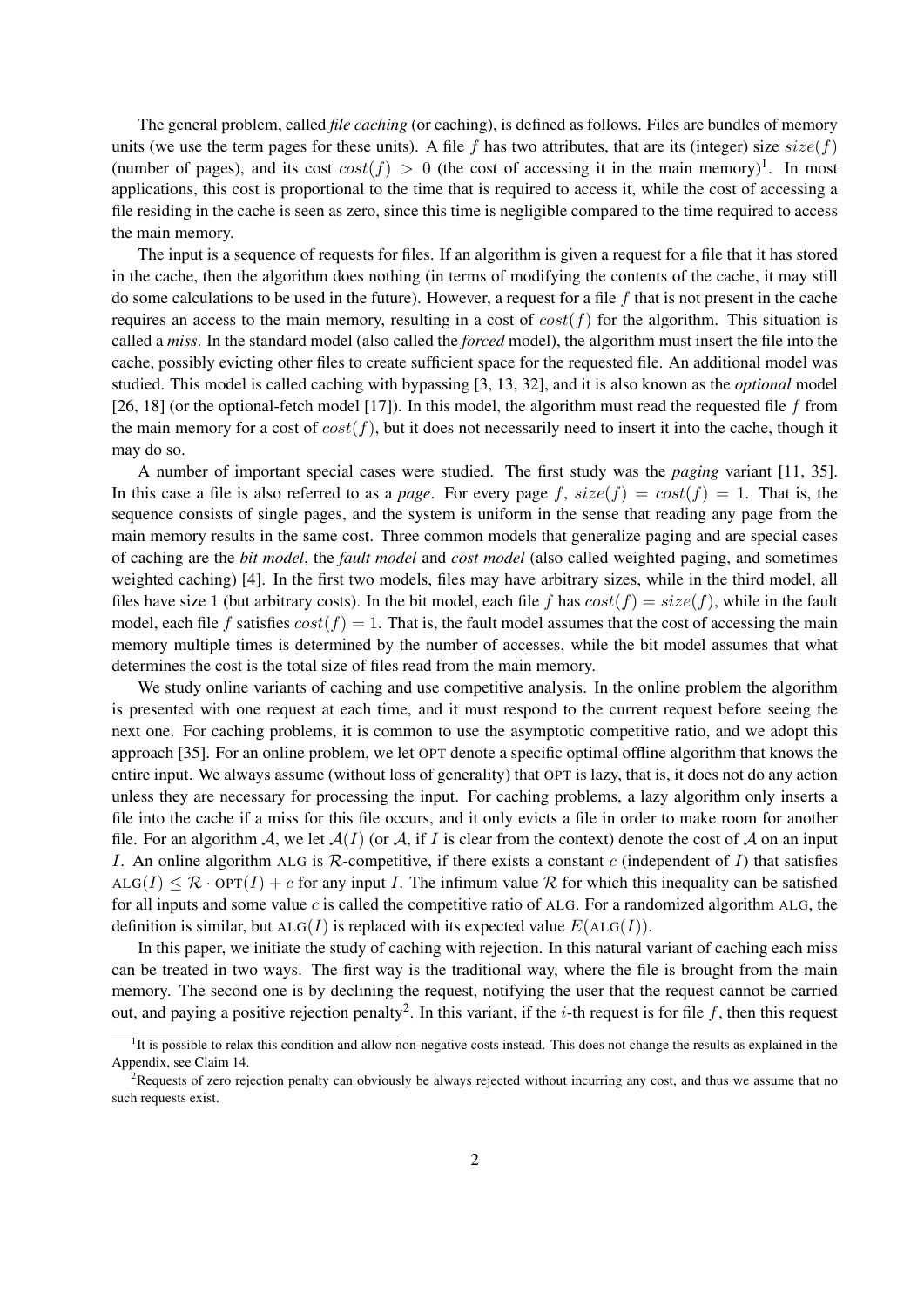is a pair  $(f, r_i)$ , where  $r_i$  is the rejection penalty of this request. Note that  $r_i$  is not a property of  $f$ , and the rejection penalty of one file can differ for different requests for this file<sup>3</sup>. The cost of an algorithm is the sum of the total rejection penalty of rejected requests, and the total cost of served requests. Caching with rejection generalizes caching, since the latter is the special case where the rejection penalty is very large (e.g., twice the total cost of all files in the slow memory, see Appendix, Claim 13). Caching with rejection also generalizes caching with bypassing as the later problem is the special case where the rejection penalty for every request  $(f, r_i)$  satisfies  $r_i = cost(f)$ . Similarly, for each one of the specific models, we can define caching (or paging) with rejection in this model, generalizing caching in this model with or without bypassing.

The offline variant of paging problem is polynomially solvable [11], and caching in the cost model can be solved using network flow methods [16]. We note that these last techniques can be extended for the cost model with bypassing or with rejection. The other variants are strongly NP-hard [18] with or without bypassing, implying NP-hardness for the variants with rejection. Though caching problems come from real-time applications, offline approximation algorithms are of interest [26, 4, 8].

Notation. Throughout the paper, we assume that the cache is empty before any input requests have arrived. For a set of files *S*, let  $size(S) = \sum_{g \in S} size(g)$ . Let *n* denote the number of files in the slow memory. An input for caching with or without bypassing is represented by a sequence of file names (the arrival times of the requests are their positions in the sequence). Similarly, an input for caching with rejection is represented by a sequence of pairs, each consisting of a file name and an additional attribute that is the rejection penalty of the request. For an input *I* that consists of a list of requests for files (without the option of rejection), we use  $\text{OPT}_s(I)$  (or  $\text{OPT}_s$ ) to denote the cost of an optimal offline algorithm that does not use bypassing and similarly  $OPT_b(I)$  (or  $OPT_b$ ) denotes this cost if bypassing is allowed. In the Appendix we discuss the relation between the two problems. A simple modification of paging algorithms shows that for paging,  $\text{OPT}_b(I) \leq \text{OPT}_s(I) \leq 2 \cdot \text{OPT}_b(I)$  (see Appendix and [5]). However, such a relation does not hold for any of the more general variants. In the Appendix we present a reduction, which we will use here, that shows that these problems (caching with and without bypassing) are in fact related in a weaker (but still useful) way.

Previous work. Sleator and Tarjan [35] were the first to consider online paging and showed that the two natural paging algorithms, namely, LRU and FIFO, have competitive ratios of at most *k*. This bound is the best possible result for any deterministic online algorithm (see [30]). A class of algorithms, called MARKING ALGORITHMS, was later shown by Karlin et al. [27] to achieve the same bound.

The study of randomized algorithms for paging was started by Fiat et al. [24]. An algorithm, called *Randomized Marking* was shown to perform much better than the deterministic algorithms. The competitive ratio of the randomized marking algorithm was shown to be at most  $2H_k$ , where  $H_k$  is the *k*-th harmonic number (later it was proved [1] that its tight competitive ratio is  $2H_k - 1$ ). A lower bound of  $H_k$  on the competitive ratio of any randomized algorithm was given in [24] as well. Thus, the order of growth of the best competitive ratio is logarithmic in *k*. Several different algorithms of competitive ratio  $H_k$  are known [31, 1, 10, 14].

For the variant with bypassing, the results for paging are similar. In the deterministic case, the best competitive ratio is Θ(*k*) and in the randomized case the best competitive ratio is Θ(log *k*). More specifically, it was mentioned in [26] that the best deterministic competitive ratio is  $k + 1$ , and it is achieved by the same algorithms that give the upper bound of *k* for paging without bypassing. Thus, a lower bound of  $\Omega(\log k)$ 

 $3$ Clearly, all upper bounds hold also for the case that every file has a fixed rejection penalty. The lower bound that we will show in this paper has uniform rejection penalties for all requests, and thus it will be valid for this model too. It can be seen that lower bounds following from previous work (since caching with rejection generalizes caching and caching with bypassing) also apply to the model where the rejection penalty is a property of a file.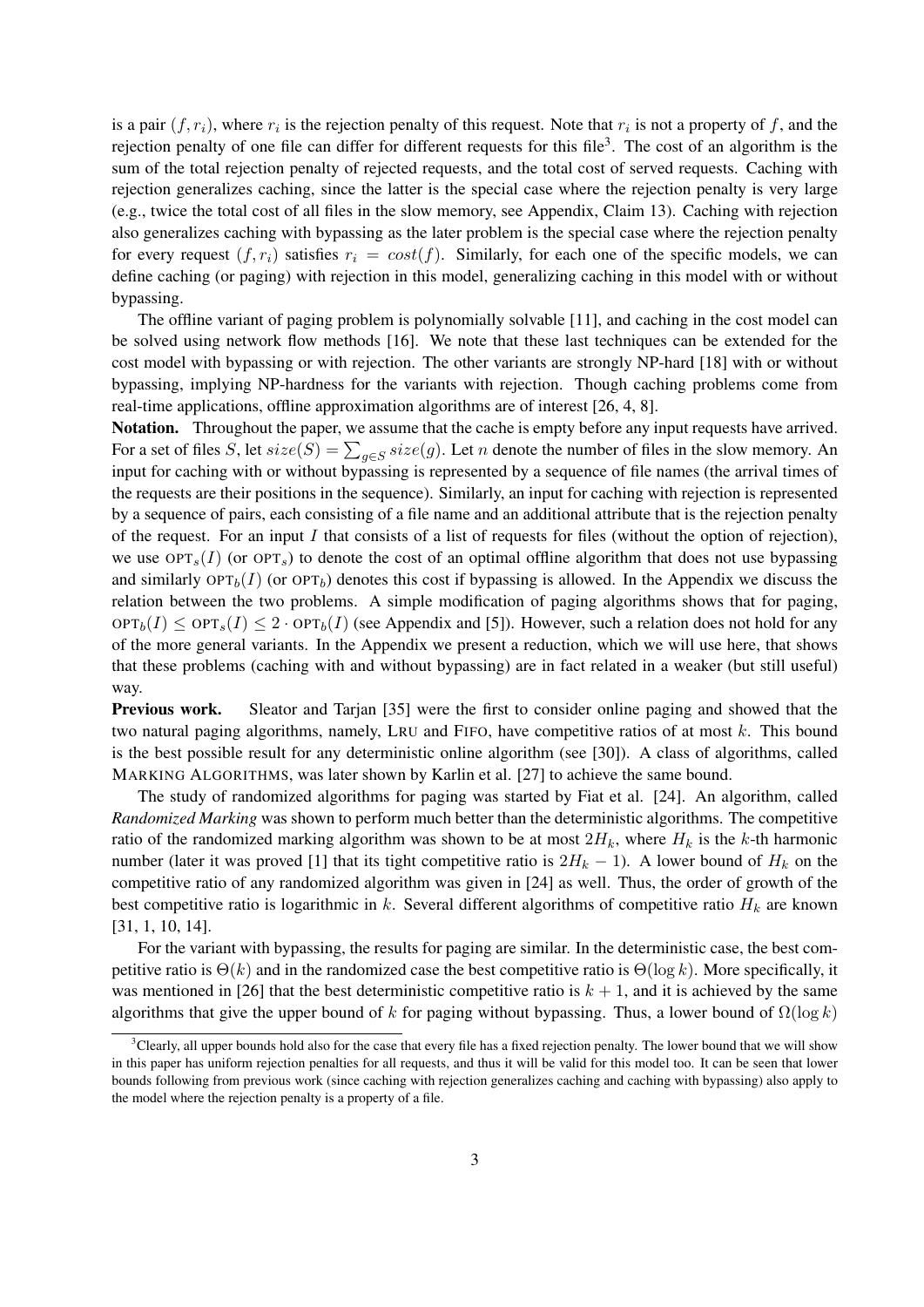on the competitive ratio of randomized algorithms for paging with bypassing follows from the lower bound of [24] and the relation stated above between optimal solutions for paging with and without bypassing, and an upper bound of  $O(\log k)$  simply follows from the existence of an  $O(\log k)$ -competitive algorithm for paging without bypassing (and the same relation).

Once these results were known, it was an intriguing question to find which generalizations of paging allow similar results. In the deterministic variant, the tight bound of *k* on the competitive ratio holds for all generalizations without bypassing. The result for weighted paging was shown by Chrobak et al. [16] (see also [36]). The result for caching was proved independently by Young [37] and by Cao and Irani [15] (the algorithm of Young [37] is in fact a class of algorithms, where the algorithm of [15] is a special case of this class that generalizes the GREEDY DUAL algorithm of [36]). For the variant with bypassing, Irani [26] mentioned that LRU has a competitive ratio of  $k + 1$  for the bit and fault models. Cohen and Kaplan [19] adapted the GREEDY DUAL algorithm [36, 15, 37] for the case with bypassing and showed that it is  $(k + 1)$ -competitive (see also Koufogiannakis and Young [29]). Thus, for both variants, with and without bypassing, the general variant of caching admits the same competitive ratio as the basic paging problem.

On the other hand, for the randomized variant, the progress was slower. Irani [26] designed algorithms of competitive ratio  $O(\log^2 k)$  for the bit model, and the fault model, that are valid both with and without bypassing. A few years later, Bansal, Buchbinder, and Naor, applying a novel usage of the online primaldual method, designed an algorithm of competitive ratio  $O(\log k)$  for weighted paging [6] (see also [5]), and algorithms with similar upper bounds on the competitive ratio for the bit model and the fault model [7]. For the most general case (that is, for caching), the upper bound of [7] is  $O(\log^2 k)$ . Most recently, Adamaszek et al. [2] presented an *O*(log *k*)-competitive algorithm for this general case. The papers [6, 7, 2] exploit clever techniques. However, these techniques cannot be applied directly to instances of caching with bypassing.

In *finely competitive paging*, an optimal offline algorithm can either serve a new request for a page by fetching it into the cache, or rent (reject, in our terminology) the page for a cost of  $\frac{1}{r}$ , where  $r \ge 1$  is a given parameter. The online algorithm that is compared to this offline algorithm cannot rent the page and must fetch it into the cache if bypassing is not allowed, and otherwise, if bypassing is allowed, it can rent (bypass) the page for a cost of 1. Blum et al. [12] showed a randomized  $O(r + \log k)$ -competitive algorithm for these problems (the randomized marking algorithm gives a competitive ratio of  $O(r \log k)$ ). Bansal et al. [5] improved this result and showed a  $r + O(\log k)$ -competitive algorithm for the case with bypassing (this also implies an improved dependence on *r* for the case without bypassing). In our model (unlike finely competitive paging), the cost of not serving a request (rejection penalty, or the cost of bypassing) is the same for both the offline algorithm and the online algorithm. Thus, the case  $r = 1$  of finely competitive paging is equivalent to paging with bypassing. The results of [12, 5] can also be used as randomized algorithms of competitive ratio  $O(\log k)$  for paging with bypassing.

Many online problems were studied with rejection. This includes scheduling [9, 34, 23, 33], bin packing [20, 21], and coloring [22]. Online problems with rejection are typically very different from the same problems without rejection. Problems with rejection are frequently studied in offline scenarios, where they are sometimes called prize-collecting problems. The primal-dual method for obtaining offline approximation algorithms for a problem extends naturally to the corresponding prize-collecting problem (the approximation guarantee may degrade). For example, Goemans and Williamson in their seminal work [25] considered the prize-collecting TSP and the prize collecting Steiner tree problem.

Our results. Recall that the best possible competitive ratio for the deterministic variant of caching with bypassing is  $k + 1$  [26, 19]. We prove a lower bound of  $2k + 1$  on the competitive ratio of any deterministic algorithm for paging with rejection (in Section 2) and design two deterministic algorithms (in Section 4). The first one is  $(2k + 2)$ -competitive, and works for the most general setting, i.e., for caching (see Section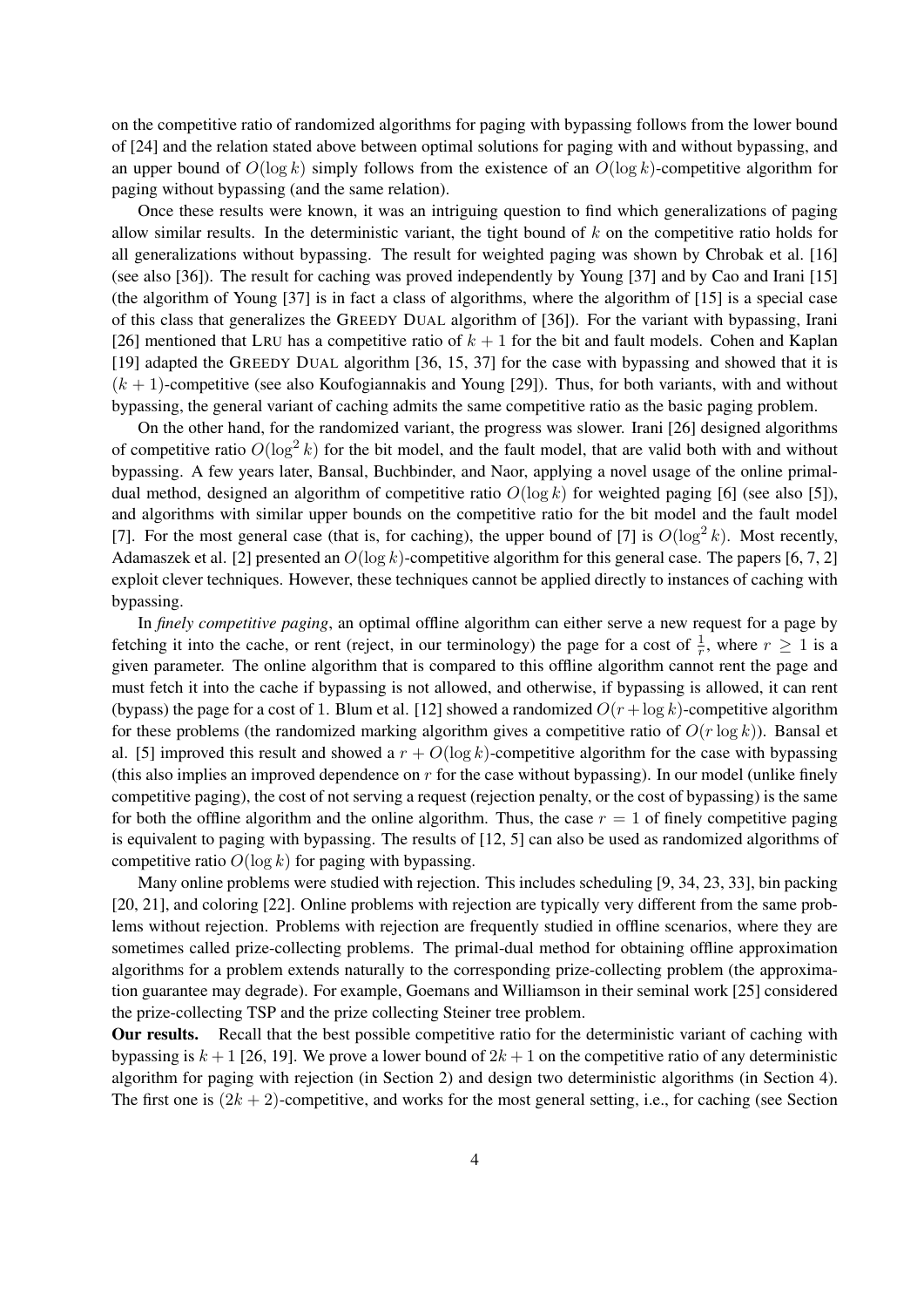4.1). Using methods related to the SKI-RENTAL problem [27, 28], we develop (in Section 3) a general reduction of the any variant of paging or caching with rejection to the corresponding variant of paging or caching with bypassing, showing that an *αk*-competitive algorithm for a particular variant of caching with bypassing can be converted (using this algorithm as a black box) into a  $(4\alpha_k + 1)$ -competitive algorithm for the same variant of caching with rejection. If the  $\alpha_k$ -competitive algorithm is deterministic, then the resulting algorithm is deterministic, and if the  $\alpha_k$ -competitive algorithm is randomized, then the resulting algorithm is randomized. The reduction is non-trivial as the rejection penalties may be arbitrary and simply running an algorithm for caching with bypassing on an input for caching with rejection (ignoring rejection penalties) leads to poor results. Our deterministic algorithm for the caching problem with rejection uses this reduction. This algorithm LANDLORD WITH REJECTION (LLR) uses a variant of the LANDLORD algorithm for caching with bypassing, that is called LANDLORD WITH BYPASSING (LLB). In order to get an upper bound of  $2k + 2$  rather than the bound of  $4k + 5$  implied by the reduction, we compare the cost of the algorithm directly to an optimal algorithm for caching with rejection. The second deterministic algorithm (see Section 4.2) is different and it is valid for paging, the bit model and the fault model. This algorithm has an optimal competitive ratio of  $2k + 1$ , and it generalizes the FLUSH WHEN FULL (FWF) algorithm. The role of bypassing in this work is mainly technical, allowing us to design algorithms for caching with rejection by using algorithms for caching with bypassing and our reduction. We present a second reduction (see Appendix), showing that an instance of caching with bypassing and a cache of size *k* can be seen as an instance of caching (without bypassing) and a larger cache of size 2*k* (for weighted paging, it is possible to decrease the size of the larger cache to  $k+1$ ). Recall that the ratio between the optimal costs for one instance *I*, seeing it both as an instance for caching with and without bypassing (the ratio  $\frac{OPT_s(I)}{OPT_b(I)}$ ), can be infinite for caching even for large inputs (this gap is smaller for paging, but linear for the bit model and the fault model, see Appendix for details). Thus, in order to employ known algorithms, a reduction where the input is modified must be used. The two reductions allow us to design a randomized  $O(\log k)$ -competitive algorithm for caching with rejection that uses a randomized algorithm for caching (for example, the one of [2]) as a black box. This is the best possible competitive ratio for this problem (up to a constant multiplicative factor).

## 2 A lower bound

We prove a lower bound on the competitive ratio of any deterministic algorithm. In particular, this lower bound shows that the best possible competitive ratios of deterministic algorithms for caching and for caching with bypassing cannot be achieved already for paging with rejection.

**Theorem 1** The competitive ratio of any deterministic algorithm for paging with rejection is at least  $2k + 1$ .

**Proof** We use an input that contains requests for  $k + 1$  distinct pages  $1, 2, \ldots, k + 1$  (similarly to other proofs for paging problems and their generalizations [30]). Let *N*, *M* be large integers and let  $\varepsilon = \frac{1}{N} > 0$ . Every request has a rejection penalty of *ε*.

The sequence is constructed as follows. At each time, the next request is for the unique page that would cause a miss to the algorithm. We define a mega-request to be a maximal subsequence of consecutive requests for one page. Such a mega-request consists of some non-negative number of requests that the algorithm rejects, followed by a request for which the algorithm inserts the page into the cache (the only exception can possibly be the last mega-request, where the last page can either be rejected or inserted into the cache by the algorithm). The length of a mega-request is defined to be the number of requests in it. Requests are generated until there are *M* mega-requests (that is, the algorithm inserted pages into its cache exactly *M* times), or if the current mega-request has a length of  $M^2N + 1$ .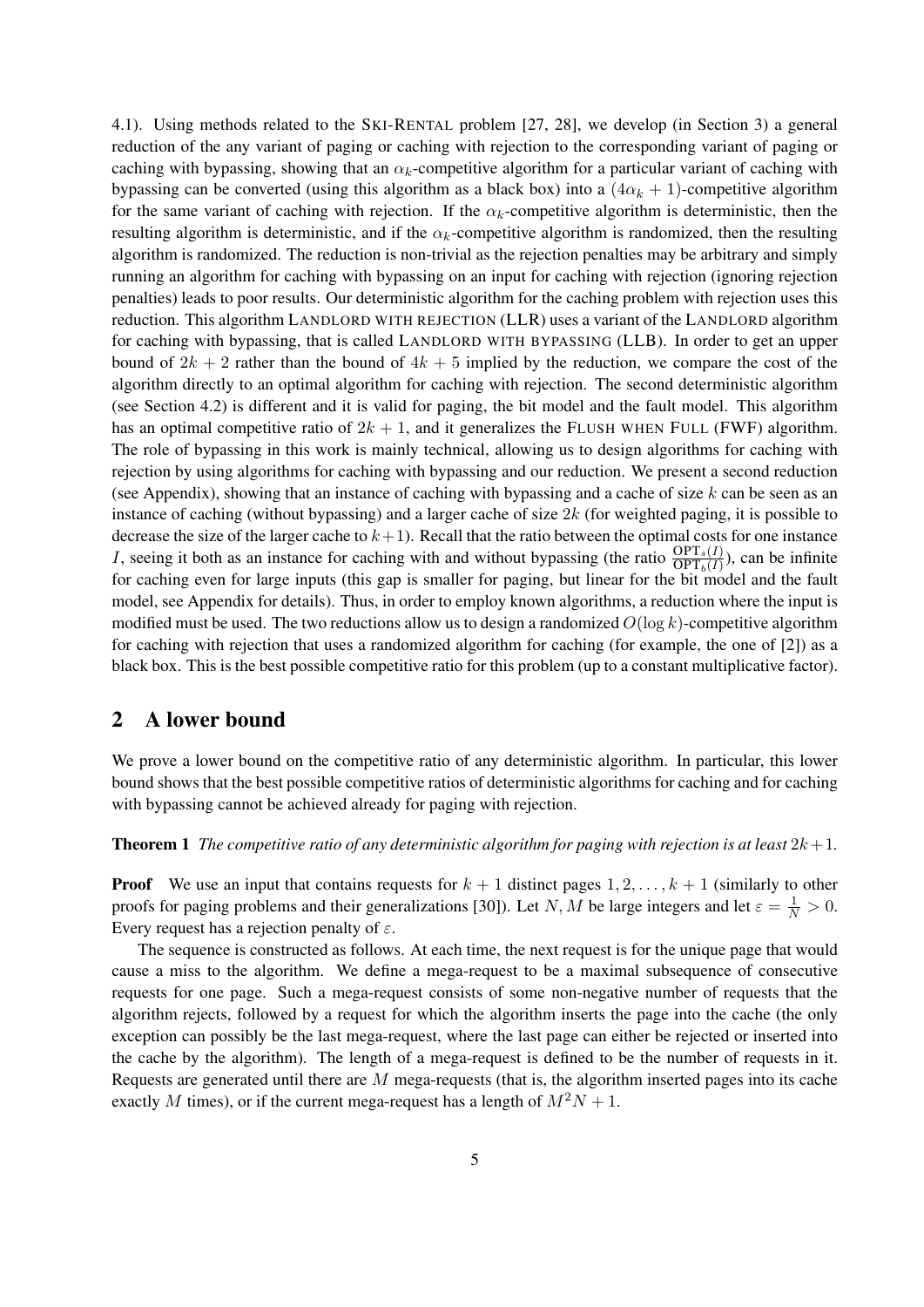Consider an online algorithm whose competitive ratio is at most  $2k+1$  (if no such algorithm exists, then the claim follows). We claim that the resulting input has *M* mega-requests, each of length at most  $M^2N$ , i.e., that the sequence is terminated after *M* mega-requests, such that in all of them the algorithm inserts the page into the cache when the last request of the mega-request is presented (but not earlier). Assume by contradiction that the *t*-th mega-request ( $t < M$ ) has a length of exactly  $M^2N + 1$ , so the algorithm rejects the page that is requested in this mega-request at least  $M^2N$  times. The cost of the algorithm is therefore at least  $M^2$ . The cost of an optimal offline algorithm is clearly at most  $t \leq M$ , since for each mega-request, it can insert this page requested in it into the cache at the time that the mega-request starts. This results in a competitive ratio strictly above  $2k + 1$  for a sufficiently large value of M.

We consider  $2k + 1$  offline algorithms OFF<sub>i</sub> for  $1 \le i \le 2k + 1$  as follows. For  $1 \le i \le k + 1$ , OFF<sub>i</sub> is an algorithm that keeps the set of pages  $\{1, 2, \ldots, k + 1\} \setminus \{i\}$  in its cache, and rejects page *i* when it is requested. The remaining *k* offline algorithms keep the invariant that they all have distinct subsets of the pages in their caches, and none of them has the same subset as the algorithm. These last *k* algorithms always have the next requested page in their caches.

Let *s<sub>j</sub>* be the length of the *j*-th mega-request. The total cost of the online algorithm is  $\sum_{j=1}^{M} \left(\frac{s_j - 1}{N} + 1\right)$  $\sum_{j=1}^{M}$  $\frac{s_j}{N} + M(1 - \frac{1}{N})$  $\frac{1}{N}$ ).

We next compute the total cost of all the  $2k + 1$  offline algorithms. Each algorithm initializes its cache with a cost of k. Assume that a request arrives, and this request is not the last request of its mega-request. The last *k* offline algorithms have the request in their caches (since the online algorithm does not have it). Out of the first  $k + 1$  offline algorithms, exactly one needs to reject the page with a cost of  $\frac{1}{N}$ . Assume next that the last request of a mega-request arrives. In addition to the offline algorithm that rejects the request, one of the last *k* algorithms needs to retrieve a page. This page is the page that is requested in the next megarequest, and by this it is ensured that it has a different subset of pages compared to the online algorithm. Thus, the total cost of all offline algorithms is at most  $k(2k+1) + \sum_{j=1}^{M}$  $\frac{s_j}{N} + M$ . The cost of an optimal offline algorithm is therefore at most  $k + \sum_{j=1}^{M}$  $\frac{s_j}{N(2k+1)} + \frac{M}{2k+1}$ . For sufficiently large values of *M* and *N*, this implies a lower bound of  $2k + 1$  on the competitive ratio of the online algorithm.

# 3 Reducing a caching problem with rejection to a caching problem with bypassing

We present a general reduction from caching with rejection to caching with bypassing. Specifically, we show how to convert an input for caching with rejection into a modified input for caching with bypassing. The reduction has the property that each file keeps its original size and cost in the modified input. Thus, an input for paging with rejection is converted into an input for paging with bypassing, an input for weighted paging with rejection is converted into an input for weighted paging with bypassing, and an input for caching with rejection in the bit model or in the fault model is converted into an input for caching with bypassing in the corresponding model. The reduction can be performed online as the input arrives.

Such a reduction must apply some transformation on the input, since if an algorithm simply ignores the rejection penalties and treats the input for caching with rejection as an input for caching with bypassing (or as an input for caching), then the competitive ratio of the algorithm is unbounded (for example, consider instances in which all rejection penalties are very small, and all requests are for distinct files).

Assume that ALG is a randomized or deterministic *αk*-competitive algorithm for caching with bypassing. We present a randomized or deterministic, respectively,  $(4\alpha_k + 1)$ -competitive algorithm for caching with rejection. We define an algorithm F(ALG) that constructs a distribution on possible cache states after each request. For a deterministic algorithm ALG this defines the contents of the cache at each time with probability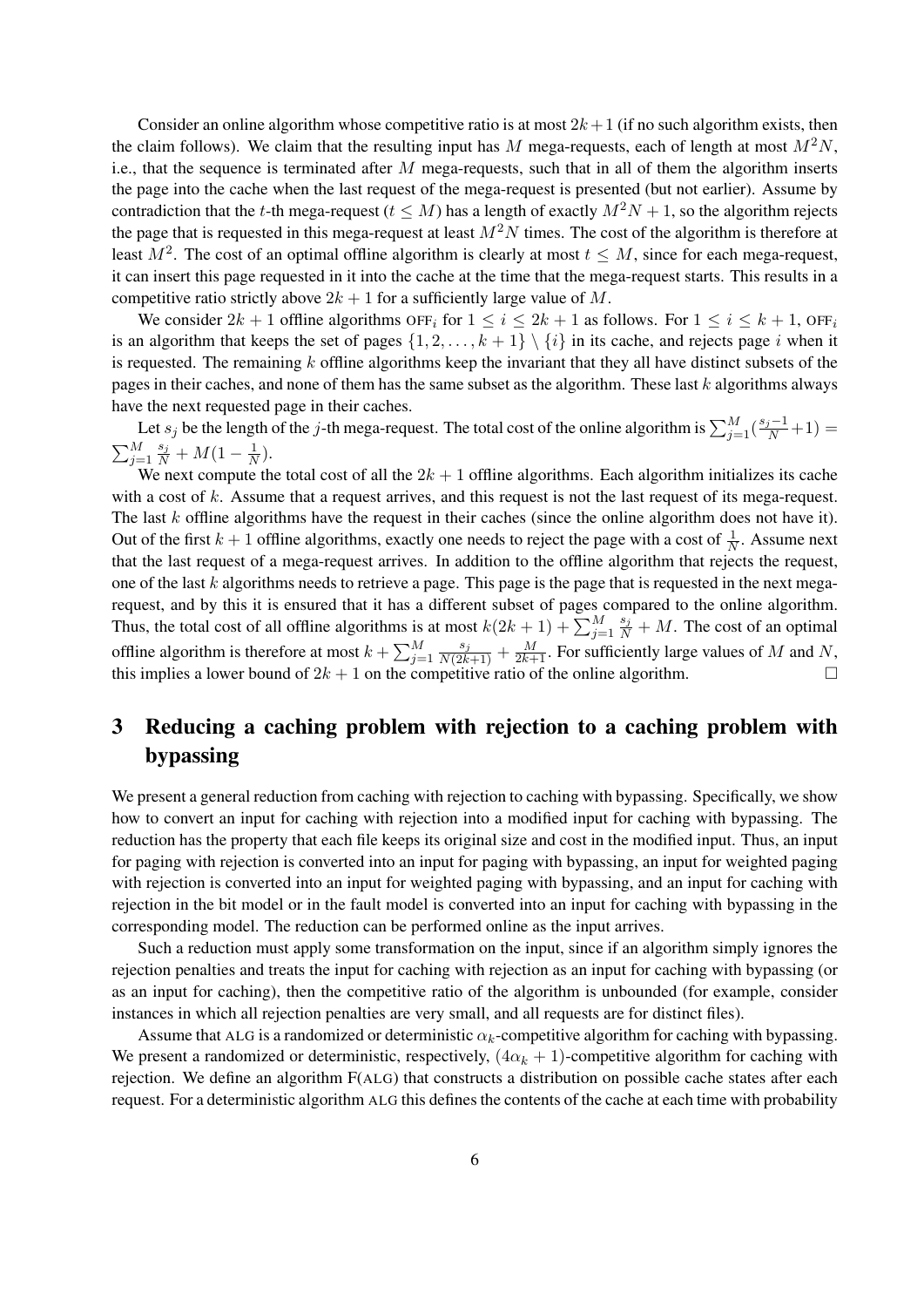1. An algorithm that maintains a distribution on cache states (after each request) immediately defines an algorithm for caching with rejection as follows. After a request was placed, if the requested file is not in the cache for some atom of the distribution, then the request is rejected for this atom by F(ALG) (and if the request is in the cache for some atom, then the request is not rejected for this atom). We define F(ALG) for randomized algorithms, while deterministic algorithms are seen as special cases of randomized algorithms. However, if ALG is deterministic, then F(ALG) is deterministic as well. Step 1 of F(ALG) can be skipped without affecting its correctness proof in this section. It is used, however, in the analysis in Section 4.2. F(ALG) will be an algorithm that can be applied to certain inputs of caching with rejection. In order to obtain an algorithm that can be applied to arbitrary inputs, another transformation is required. Thus, the transformation of an input *I* has two parts, that can be applied on the input as it arrives. In the first part an input  $I$  is modified into an input  $\overline{I}$ . The goal of this modification is to ensure that there is no request whose rejection penalty is larger than the cost of the requested file. We will use the property (proved below) that a request for a file *f* with a rejection penalty *p* can be replaced with an arbitrary number of requests *t*, each of rejection penalty  $\frac{p}{t}$  (i.e., a sequence of identical requests will appear in the input instead of the original request) without changing the optimal cost for this input. Recall that the cost of a file is strictly positive, thus choosing a sufficiently large *t* allows us to apply this modification. This transformation will be defined together with an algorithm  $\phi$ . The algorithm  $\phi$  adapts an algorithm  $\mathcal A$  that assumes that its input (for caching with rejection) has the required properties, while  $\phi(A)$  will not assume this. The second part, in which  $\tilde{I}$  is modified (online) into  $I'$  is motivated by a Ski-Rental type of approach. Informally, we would like to replace a number of requests for one file, whose total rejection penalty is equal to the cost of the file, with one request. Naturally, those requests do not necessarily appear consecutively, and moreover, it could happen that their total rejection penalty is either smaller or larger than the cost. The main idea is to traverse the input online, while a counter for each file *f*, denoted by *counter*(*f*), keeps the total rejection penalty of requests for *f* since the last time that a request for *f* was inserted into *I ′* (or since the beginning of the input, if such a request was never inserted). A request of I for f that sets the  $counter(f)$  to be at least  $cost(f)$  is called a *basic request*, and it is inserted into  $I'$  (and the counter of  $f$  is set to zero). The only requests that are completely ignored (and no counters are modified) are such that the algorithm surely has the requested file in the cache. Note that when the input  $\tilde{I}$  terminates, there may be some files whose counters are positive, but no additional requests for them are inserted into *I ′* .

We start with the modification of *I* into *I*.  $\phi(A)$  is an algorithm for arbitrary inputs for caching with rejection (where no specific relation must hold between the cost of a file and the penalty of a requests for this file), that results from an algorithm *A* that assumes that for every request for a file *f* with the rejection penalty *p*,  $cost(f) \geq p$  must hold.

# Algorithm  $\phi(\mathcal{A})$

Consider an input *I*. An input  $\tilde{I}$  is created from *I* as follows. Given a new request for a file  $f$  (in *I*), with the rejection penalty *p*, create  $t(f, p) = \int \frac{p}{\cos t}$  $\left\lfloor \frac{p}{cost(f)} \right\rfloor \geq 1$  separate requests for *f* in  $\tilde{I}$ , each one with the penalty  $\frac{p}{t(f,p)}$ .

The action of  $\phi(\mathcal{A})$  on *I* is based on the action of  $\mathcal{A}$  on  $\tilde{I}$ . Consider a request for  $f$  of penalty  $p$  in  $I$ , which appears as  $t(f, p)$  identical requests in  $\overline{I}$ . The algorithm  $\phi(\mathcal{A})$  applies exactly the same sequence of changes to the distribution over the cache states that is applied by  $A$  for this subsequence of identical requests in *I*. The resulting distribution will be the distribution at the end of this subsequence. For every atom of the distribution, if there is a step during this sequence of changes such that  $f$  is in the cache, then this request for *f* in *I* is serviced (by being in the cache), and otherwise, this request is rejected.

**Lemma** 1  $\phi(\mathcal{A})(I) \leq \mathcal{A}(\tilde{I})$ *.*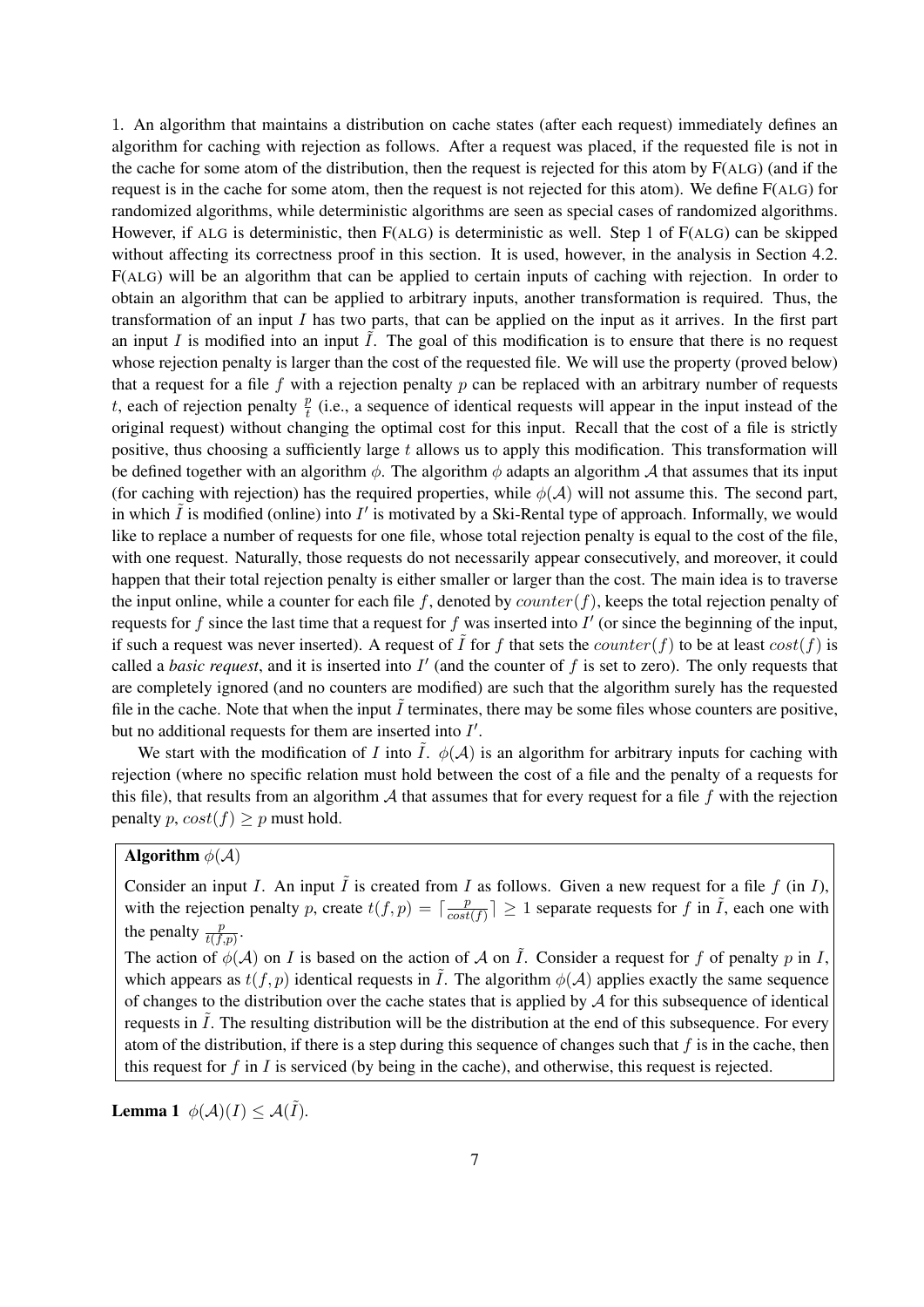**Proof** Consider each request of *I* separately. The cost incurred by changes to the contents of the cache is the same for both algorithms. The event that the request is rejected by  $\phi(\mathcal{A})$  is contained in the event that  $\mathcal A$ rejects all the requests in the corresponding subsequence, and the claim follows.

Next, we show how an algorithm for caching with bypassing is employed on a modified input *I ′* . The input *I'* results from  $\tilde{I}$ . We will run  $\phi$ (F(ALG)) on an input *I* for caching with rejection.

## Algorithm F(ALG)

Consider an input  $\tilde{I}$ .

For every file *g* in the slow memory, maintain a non-negative value *counter*(*g*) (satisfying *counter*(*g*)  $\leq$  $cost(g)$  at all times, except for possibly the case that *g* had just been requested and  $F(ALG)$  is dealing with this request). For every file  $q$ , the variable  $counter(q)$  is initialized by zero.

Next, we show how  $\tilde{I}$  is transformed into an input  $I'$  for caching with bypassing, and define the action of F(ALG). Given a request for a file f in  $\tilde{I}$ , with a rejection penalty  $p \leq cost(f)$ , do the following:

- 1. If the probability of the cache states for which *f* is in the cache is 1, then do nothing. Otherwise, continue as follows.
- 2. Let  $counter(f) = counter(f) + p$ .
- 3. If  $counter(f) < cost(f)$ , then do not change the distribution of the cache states.
- 4. If  $counter(f) \geq cost(f)$ , then apply the following steps.
	- (a) Add  $f$  to  $I'$ , and present  $f$  as an input request to ALG.
	- (b) Set *counter*( $f$ ) = 0.
	- (c) If ALG changes the distribution of the cache states, then change the distribution in the same way.

Theorem 2 *Given an online (deterministic or randomized) algorithm* ALG *for caching with bypassing, with a competitive ratio of at most*  $\alpha_k$ *, the online algorithm*  $\phi(F(A \cup G))$  *for caching with rejection has a competitive ratio of at most*  $4\alpha_k + 1$ .

**Proof** We see deterministic algorithms as special cases of randomized algorithms, and therefore we can assume without loss of generality that ALG is a randomized algorithm. Consider a specific request sequence *I*. We first analyze the effect of the modification of the input sequence *I* into *I*, i.e., splitting some requests into a sequence of consecutive identical requests. The input  $\tilde{I}$  has the property that for each requested file  $f$ ,  $cost(f)$  is no smaller than the rejection penalty of this request. We prove that  $OPT(\tilde{I}) = OPT(I)$ . Given an optimal solution for *I*, it is possible to construct a solution of the same cost for  $\overline{I}$  as follows. Given a request for  $f$  in  $I$ , if the request is rejected, then the subsequence of corresponding requests of  $I$  are rejected (incurring the same cost in total), and if the request is not rejected, then the contents of the cache are modified for  $\tilde{I}$  just before the first request of the subsequence corresponding to the single request for  $f$ in *I*. Next, given an optimal solution for  $\tilde{I}$ , it induces a solution for *I* as follows. Consider a subsequence of requests in  $\tilde{I}$  corresponding to one request in  $I$ . If all these requests are rejected, then the single request in *I* is rejected too. Otherwise, since OPT is lazy, the contents of the cache of the solution for *I* are modified to be as they are for  $\tilde{I}$  after the last request of the subsequence. The cost of the resulting solution for  $I$  does not exceed the cost of the optimal solution for  $\tilde{I}$  that we considered. An algorithm F(ALG) for  $\tilde{I}$  defines the algorithm for *I*, called  $\phi(F(A \cup G))$ . By Lemma 1, we have  $\phi(F(A \cup G))(I) \leq F(A \cup G)(I)$ .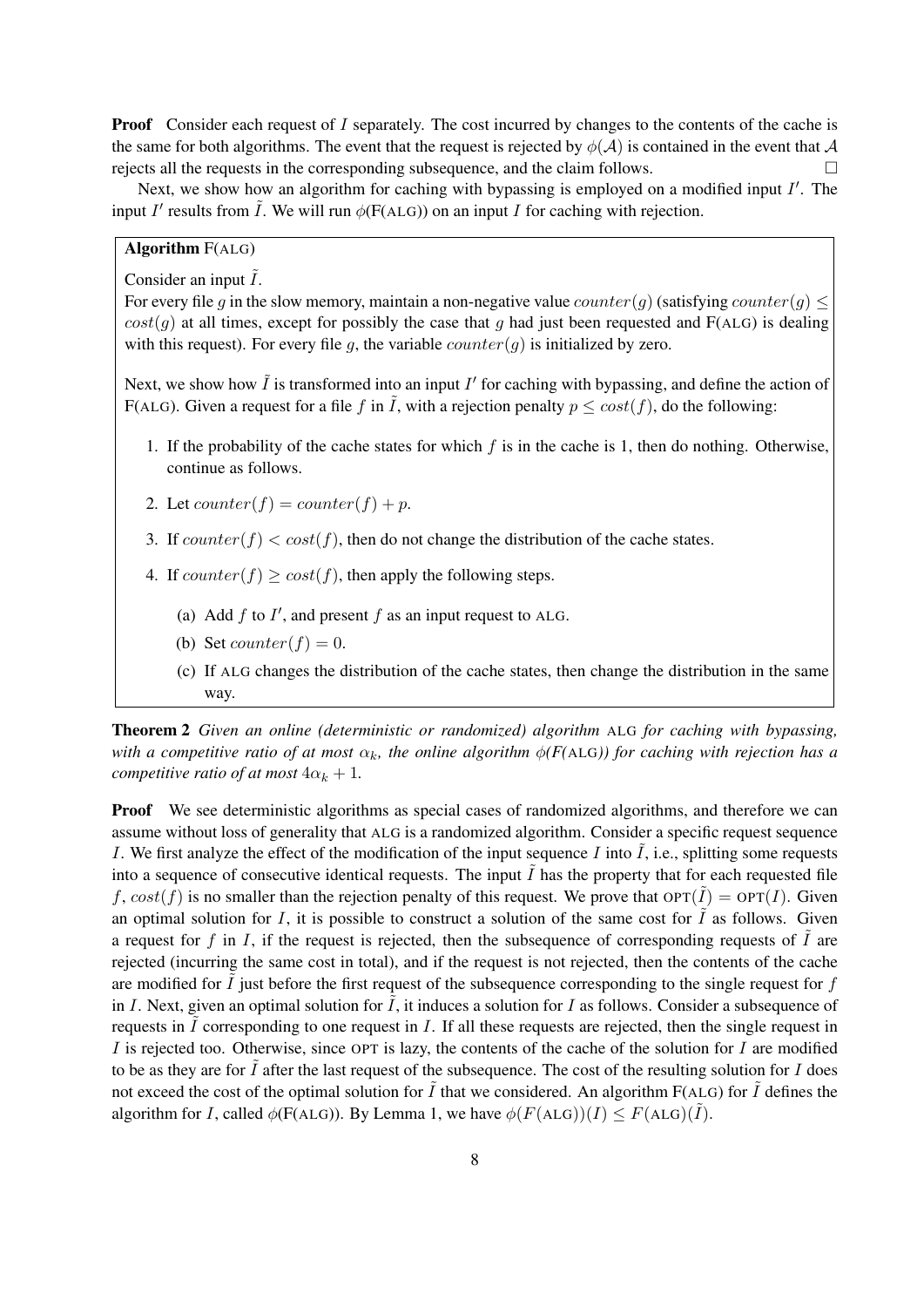The sequence I', which is an input for caching with bypassing, was created as follows. All requests on which F(ALG) does not call ALG were removed. Any request for a file *f* (with some penalty) on which F(ALG) calls ALG is given as a request for the file  $f$ . Any request in  $\tilde{I}$  that was transformed into a request in *I'* is called a *basic request*. We will now apply another transformation on  $\tilde{I}$ , resulting in an input *I''* for caching with rejection. This transformation is defined for the sake of the proof, and it is not used by any of our algorithms.

Let *H* be the set of files requested in  $\tilde{I}$ . For a file  $g \in H$ , let  $cost'(g)$  be the total penalty of all requests for *g* in  $\tilde{I}$  that appear after the last basic request for *g*. If there are no basic requests for *g*, then  $cost'(g)$  is defined to be the total penalty of all requests for *g*. If the last request for some file *g* in  $\tilde{I}$  is a basic request, then we let  $cost'(g) = 0$ . By the definition of basic requests,  $cost'(g) < cost(g)$  for any  $g \in H$ .

**Claim 1** 
$$
\text{OPT}(\tilde{I}) \ge \sum_{f \in H} \text{cost}'(f).
$$

**Proof** For every  $f \in H$ , consider the subsequence of  $\tilde{I}$  corresponding to requests for f. If f is ever inserted into the cache of the optimal solution for  $\tilde{I}$ , then at least  $cost(f) \geq cost'(f)$  is paid for these requests. Otherwise, the total rejection penalty for *f* is at least *cost′* (*f*), and since all requests for *f* must be rejected by this optimal solution, then it pays at least  $cost'(f)$  for these requests.

Denote by *I*<sup>*′′*</sup> the input sequence that results from  $\tilde{I}$  by removing for every file  $g \in H$  all requests that appear after the last basic request for *g* (or all requests for *g*, if none of these requests is basic). Note that the algorithm F(ALG) does not change the distribution of the cache states when requests of  $\tilde{I} \setminus I''$  arrive. Since  $\tilde{I}$ contains all requests of *I''*, we have  $\text{OPT}(I'') \leq \text{OPT}(\tilde{I})$ . Additionally, we can establish the following claim.

Claim 2 *For any realization of the random bits during the execution of* ALG *on I,*

$$
\phi(F(\text{ALG}))(I) \leq F(\text{ALG})(I'') + \sum_{f \in H} cost'(f) \leq F(\text{ALG})(I'') + \text{OPT}(\tilde{I}) .
$$

**Proof** The second inequality holds by Claim 1. Using  $\phi(F(A \cup G)(I)) \leq F(A \cup G)(I)$ , it is sufficient to prove  $F(ALG)(\tilde{I}) \leq F(ALG)(I'') + \sum$ *f∈H*  $cost'(f)$ . To show this inequality, note that the cost of  $F(ALG)(\tilde{I})$ 

paid for requests for a file *f* differs from the cost that  $F(ALG)(I'')$  paid (for requests of the same file *f*) by at most  $cost(f)$ . The claim follows since for the requests of  $\tilde{I} \setminus I''$  the distribution of the cache state does not change and hence such requests do not affect the cost paid for requests for other files.

Given the input *I''*, and a file  $g, t(g) \geq 0$  be the number of requests for  $g$  in *I'*, that is, the number of basic requests for *g* in *I''*. If  $t(g) > 0$ , then the time interval between the time just before the very first request for  $g$  in  $I''$  and until the time just after the last request for  $g$  in  $I''$  (which is a basic request) is partitioned into  $t(q)$  intervals. Each interval ends just after a basic request (i.e., it contains a non-negative number of requests for *g* that are not basic, followed by a basic request).

#### **Claim 3** For any realization of the random bits during the execution of ALG on I,  $F(\text{ALG})(I'') \leq 2\text{ALG}(I').$

**Proof** Fix a realization of the random bits. Then, both ALG and F(ALG) can be seen as deterministic algorithms. For a file *g*, it suffices to show that the cost of F(ALG) on the subsequence of requests of one interval is at most twice the cost of ALG on this subsequence. First, consider such a subsequence where there is a point in time where *g* is not in the cache of ALG. The cost of ALG, running it on *I ′* , for such a subsequence (which in fact contains only the last request of this subsequence) is at least  $cost(q)$ , since ALG must either bypass it or it inserts it into the cache. The cost of F(ALG) on such a subsequence is at most the value of the counter just before the basic request, which is smaller than  $cost(q)$ , plus the cost of the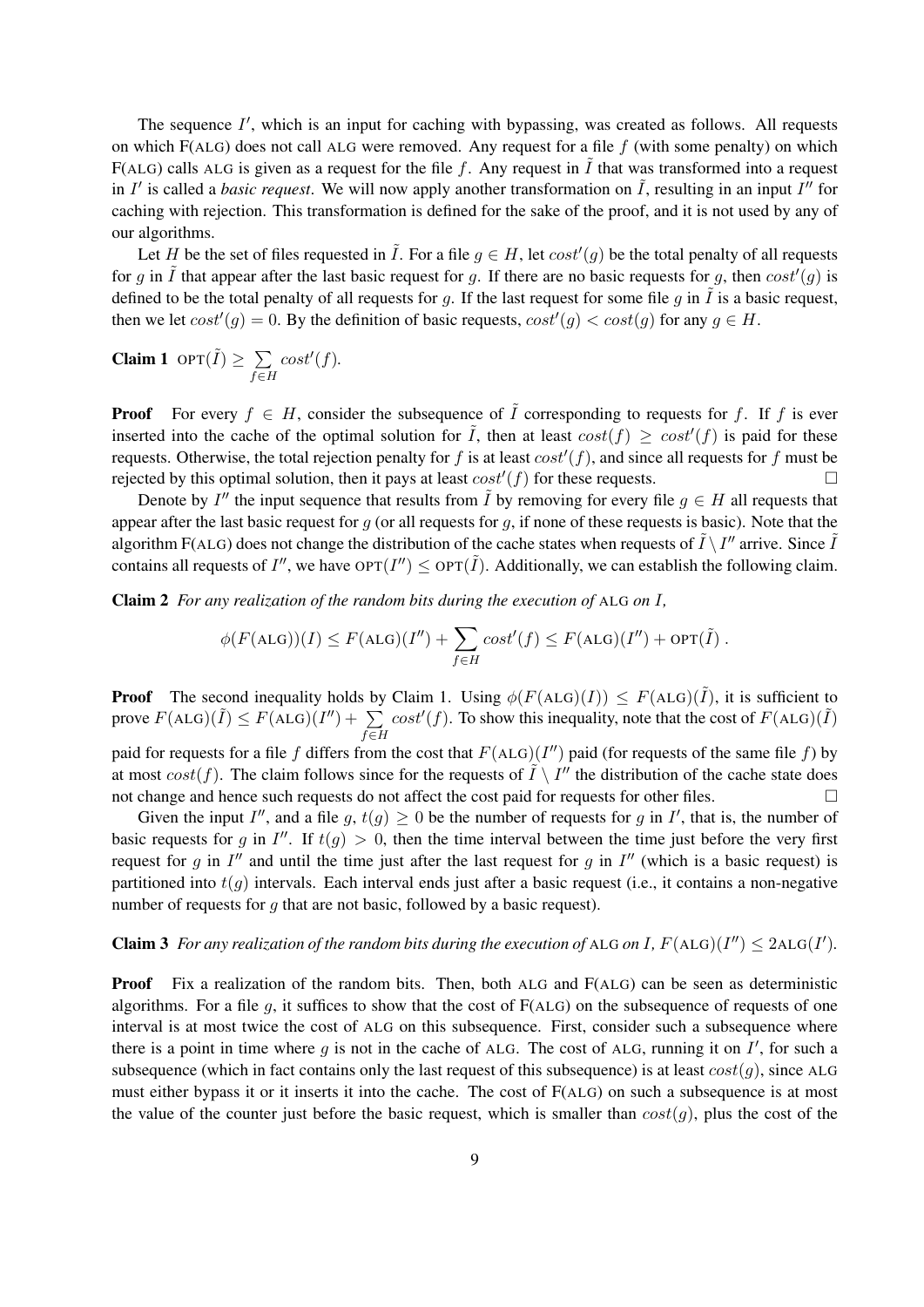basic request, which is at most  $cost(q)$ , no matter if the file is rejected or inserted into the cache by  $F(ALG)$ . Finally, consider a subsequence where *g* is in the cache throughout the time interval since the last basic request for *g*. Then, both the costs of ALG and  $F(ALG)$  on this subsequence are 0.

Claim 4  $\text{OPT}(I') \leq 2\text{OPT}(\tilde{I})$ *.* 

**Proof** Since OPT(*I''*)  $\le$  OPT( $\tilde{I}$ ), we will prove OPT(*I''*)  $\le$  2OPT(*I''*). Consider an optimal solution for *I ′′* and convert it into a solution SOL for *I ′* by maintaining the same contents in the cache after the arrival of each request, exactly as in *I ′′*. Recall that *I ′* is an input for caching with bypassing, while *I ′′* is an input for caching with rejection. The cost of SOL may be larger for *I ′* (compared to the cost for *I ′′*) due to basic requests for which the cache does not have the requested file, and so this file must be bypassed (while the rejection penalty in *I ′′* is smaller).

Let  $t_1(g) \leq t(g)$  be the number of basic requests where g is not in the cache just after the request (that is, the number of requests for *g* that are bypassed in SOL). We claim that out of the total value  $OPT(I'')$ , the total cost paid for the rejection of requests for *g*, and for insertion of *g* into the cache, is at least  $t_1(g) \cdot cost(g)$ . Therefore, it will follows that  $OPT(I'') \geq \sum$ *g∈H*  $t_1(g) \cos t(g)$ , while  $SOL(I') \leq$ 

OPT $(I'') + \sum$ *g∈H*  $t_1(g)cost(g) \leq 2$ OPT $(I'')$ .

To show this, consider the optimal solution OPT for the sequence *I ′′* for a fixed interval with respect to a file *g*. Specifically, consider an interval for *g* in which *g* is not in the cache in the beginning of the interval. OPT could insert  $q$  into the cache during the interval, and in this case its cost for  $q$  during this time interval is at least  $cost(q)$ . Otherwise, if this is not the case, then it needs to reject all requests for *q* of this interval. These requests have a total penalty of at least  $cost(q)$ , showing that the cost for *g* is at least  $cost(q)$  in both cases. We show that the number of such intervals (where *g* is not in the cache in the beginning) is at least  $t_1(q)$ . The first interval has this property. Additionally, there are  $t_1(q)$  basic requests after which *g* is not in the cache, out of which at least  $t_1(g) - 1$  basic requests are not the last basic requests, and each is followed by such an interval. We find that the total cost for *g* is at least  $t_1(g)cost(g)$  as claimed.

By the last three claims and the fact that ALG is *αk*-competitive, we conclude that the following hold.

$$
E[\phi(F(\text{ALG})(I))] \leq E[F(\text{ALG}(I'')]+\text{OPT}(\tilde{I}) \leq 2E[\text{ALG}(I')] + \text{OPT}(\tilde{I})
$$
  
 
$$
\leq 2\alpha_k \text{OPT}(I') + \text{OPT}(\tilde{I}) \leq (4\alpha_k + 1)\text{OPT}(\tilde{I}) \leq (4\alpha_k + 1)\text{OPT}(I).
$$

 $\Box$ 

## 4 Algorithms

## 4.1 Caching with bypassing

We use an algorithm that is similar to a special case of LANDLORD [37], with some modifications. In particular, it is allowed to bypass a file in some cases. Recall that Cohen and Kaplan [19] analyzed a modified version of GREEDY DUAL with bypassing. Our algorithm is similar, but we use a different special case of LANDLORD. We also use a direct analysis. This allows us to perform a better analysis of the variant of this algorithm for caching with rejection (which results from the reduction between the two problems).

The algorithm maintains a cache (called an actual cache in what follows), where each file in the actual cache has a credit assigned and maintained by the algorithm. Normally, files that are not in the actual cache do not have credits (or alternatively, their credits are defined to be zeroes), except for the case that a file was just requested, and the algorithm is in the process of deciding on its further actions.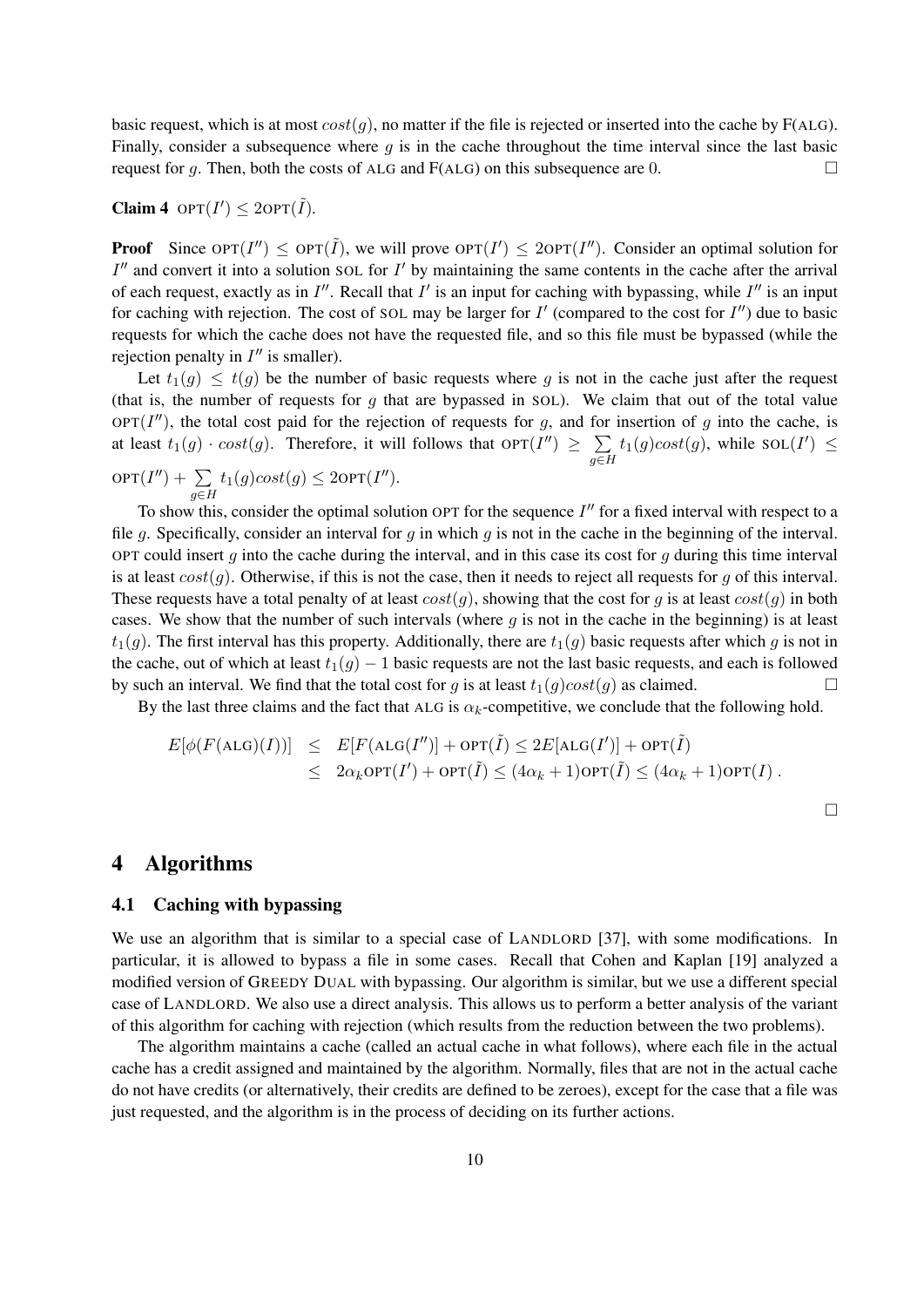On a miss for a file *f* (that is, a request for a file *f* that is currently absent from the actual cache), the algorithm considers a *virtual cache*, denoted by *G*. The virtual cache *G* contains all files that are present in the actual cache (each having a credit) and *f* is inserted into the virtual cache and it is assigned a credit too. This last credit equals its cost. The size of the virtual cache becomes at most  $k + size(f)$ . Then all credits of files in *G* are decreased repeatedly by small amounts (keeping all credits non-negative), and files of credit zero are removed from the virtual cache, until the size of the virtual cache is at most *k*. Each file that is in the actual cache and its credit became zero is removed from the actual cache. If at some time *f* is no longer present in the virtual cache, then *f* is bypassed by the algorithm, and the algorithm proceeds to the next request (in this case *G* has files of a total size at most *k*). Otherwise, if *G* reaches a total size of at most *k* while the credit of *f* is strictly positive, *f* is inserted into the actual cache, keeping its current credit (which may be smaller than its cost, at this time, but it must be positive).

Algorithm LANDLORD WITH BYPASSING (LLB)

Maintain a non-negative value  $credit(g)$  (which satisfies  $credit(g) \leq cost(g)$ ) for every file g, that is initialized by zero.

Given a request for a file *f*, if *f* is not in the actual cache, then do the following:

1. Let 
$$
credit(f) = cost(f)
$$
.

- 2. Let *G* be a set of files consisting of all files in the actual cache and *f*.
- 3. While  $size(G) > k$ 
	- (a) Let  $\Delta = \min_{g \in G} \frac{credit(g)}{size(g)}$  $\frac{mean(g)}{size(g)}$ .
	- (b) For each  $q \in G$ , let  $\text{credit}(q) = \text{credit}(q) \Delta \cdot \text{size}(q)$ .
	- (c) For each  $g \in G$  such that  $\text{credit}(g) = 0$ , remove g from G.
- 4. Remove every file *g* in the actual cache that satisfies  $g \notin G$ .
- 5. If  $f \in G$ , insert  $f$  into the actual cache, and otherwise bypass  $f$ .

Note that the initial credit of files outside the actual cache is zero, and this holds for every file outside the actual cache after each request was serviced. The only time that a file gets a non-zero credit without being inserted into the actual cache is when it is requested, and it is inserted into the virtual cache *G*.

The result of Young [37] is proved using a potential function that can be easily adapted to show that LLB is  $(k+1)$ -competitive. We give a different analysis that builds on the analysis of [37, 16], with the addition of virtual caches. As the result of this section is not new, its main purpose is to provide a foundation for the analysis in the next section. We let LLB and OPT denote the sets of files that LLB and OPT have in their caches, respectively (for LLB this is the actual cache).

### **Theorem 3** *The competitive ratio of* LLB *is at most*  $k + 1$ *.*

**Proof** We give an alternative proof that will be helpful for the analysis of the algorithm for caching with rejection that we will present later (which is not the proof of [19]). We apply the following reductions on the input. All requests to files that are not misses are removed. Due to the definition of LLB, such requests do not affect the behavior of the algorithm. For the analysis, as it is done in previous proofs, we assume that given a request, OPT deals with it first, and only then the algorithm deals with it. Recall also that OPT is lazy in the sense that it does not change the contents of the cache unless it services a request. We assume that the actual cache of LLB and the cache of OPT are initially empty.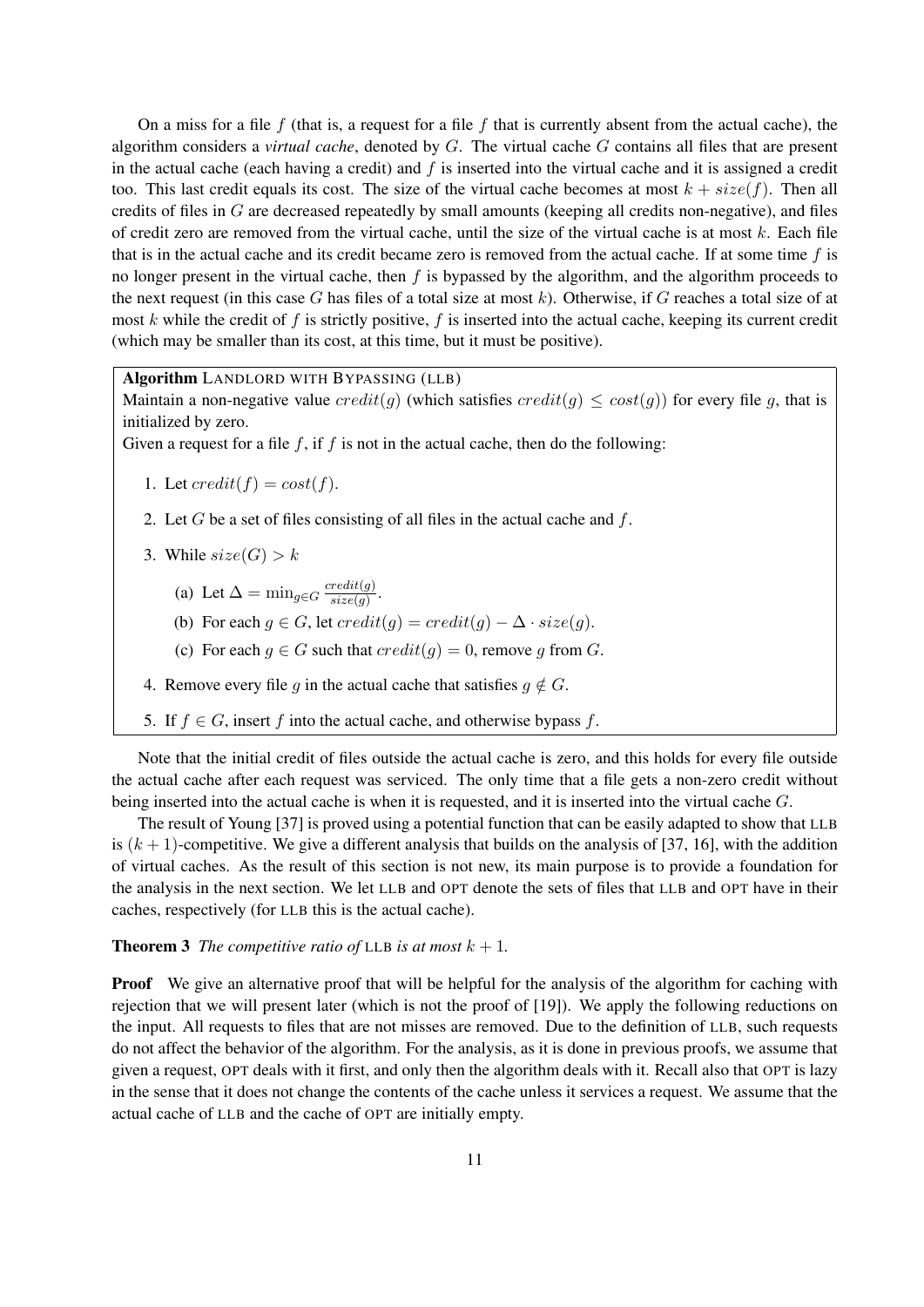Let a *bad interval* for a file f be a maximum time interval such that LLB has f in its virtual cache, but OPT does not have it during the entire interval and does not bypass it. Let  $\nu(f)$  be the number of bad intervals for *f*. We have an additional binary variable for every file *f*, denoted by  $b(f)$ . We let  $b(f) = 1$  if *f* is requested at least once after the last bad interval ends, and  $b(f) = 0$  otherwise.

Let *H* denote the set of all files ever requested.

**Claim 5** OPT 
$$
\geq \sum_{f \in H} (\nu(f) + b(f)) cost(f)
$$
.

**Proof** We will show that when the input reaches the *i*th bad interval for file *f*, OPT already had a cost of at least  $i \cdot cost(f)$  for file f (that is, the number of times that OPT either inserted f into its cache or bypassed *f* is at least *i*). We use induction. For the base case, since the first bad interval starts after LLB has *f* in its virtual cache, this means that there was a request for *f* before the bad interval started, and OPT either bypassed *f* or inserted it into its cache (and removed it later). Let *i >* 1, and consider the time between the (*i −* 1)th bad interval and the *i*th bad interval. If OPT bypassed *f* or inserted it into the cache between the two bad intervals, then we are done. Otherwise, since when the (*i −* 1)th bad interval ends OPT does not have *f* in its cache, and it does not deal with a request for it till the *i*th bad interval starts, we find that there were no requests for *f*. Therefore, LLB also does not insert it into its virtual cache. However, it must be the case that when the (*i −* 1)th bad interval ends, it is because LLB removes *f* from its virtual cache, and the *i*th bad interval can start only if LLB inserts it again into its virtual cache, contradicting the fact that there is no request for *f* at that time. If  $b(f) = 0$ , then we are done. Otherwise, since every request for *f* incurs a miss to LLB, and OPT is lazy, we find that at the time that the last bad interval ends, OPT does not have *f* in its cache. Since f is requested again afterwards, OPT has an additional cost of  $cost(f)$  for the first such request.

Let  $\Delta_i$  be the *i*-th value of  $\Delta$ , for  $i = 1, \ldots, p$ , where p is the number of times that  $\Delta$  is computed. We assign weights to files as follows. The weight of  $f, w(f)$  is initialized by zero. Consider the value  $\Delta_i$ . Recall that at the time that it is computed, we assume that OPT has already serviced the current request. The algorithm inserted the requested file into the set *G*, but the set *G* still has a total size that exceeds *k*. After the value  $\Delta_i$  is determined, the weight of every file  $g \in G$  that is not present in the cache of OPT increases by  $size(g)\Delta_i$ .

For each file, let  $w(f)$  and  $credit(f)$  denote these values at the end of the input.

### **Claim 6** At the time of termination, for each file g it holds that  $w(g) + \text{credit}(g) \leq (v(g) + b(g)) \cdot \text{cost}(g)$ .

**Proof** The claim holds for every file *q* that satisfies  $w(q) = 0$ , thus we only consider files for which the value is positive. The value  $w(g)$  can only be modified during a bad interval for *g*. During such an interval, LLB has  $g$  in its virtual cache continuously, so  $credit(g)$  is only modified by decreasing it by the same value that  $w(q)$  is increased. Thus, during the *i*th bad interval such that  $i \leq v(q)$ , the value  $w(q)$  increases by at most  $cost(g)$ , and after  $\nu(g) - 1$  bad intervals, we have  $w(g) \leq (\nu(g) - 1)cost(g)$ . When the last bad interval ends,  $w(g) + credit(g) \le v(g) \cdot cost(g)$  holds. If  $b(g) = 0$ , then there are no further requests for *g*, so *credit*(*g*) cannot increase until termination. Otherwise,  $b(g) = 1$ , and at the time of termination  $\Box$  *credit*(*g*)  $\leq b(g)\cos t(g)$  while  $w(g) \leq v(g)\cos t(g)$ , and we are done.

Let  $G_i$  denote the set  $G$  at the time that  $\Delta_i$  is computed, and let  $|G_i|$  denote the total size of files in  $G_i$ . Let  $C_F$  denote the remaining total credit of files in the actual cache at termination. The following holds by definition (since a file is removed from *G* only if its credit is zero).

**Claim 7** LLB 
$$
\leq \sum_{i=1}^{p} \Delta_i \cdot |G_i| + C_F.
$$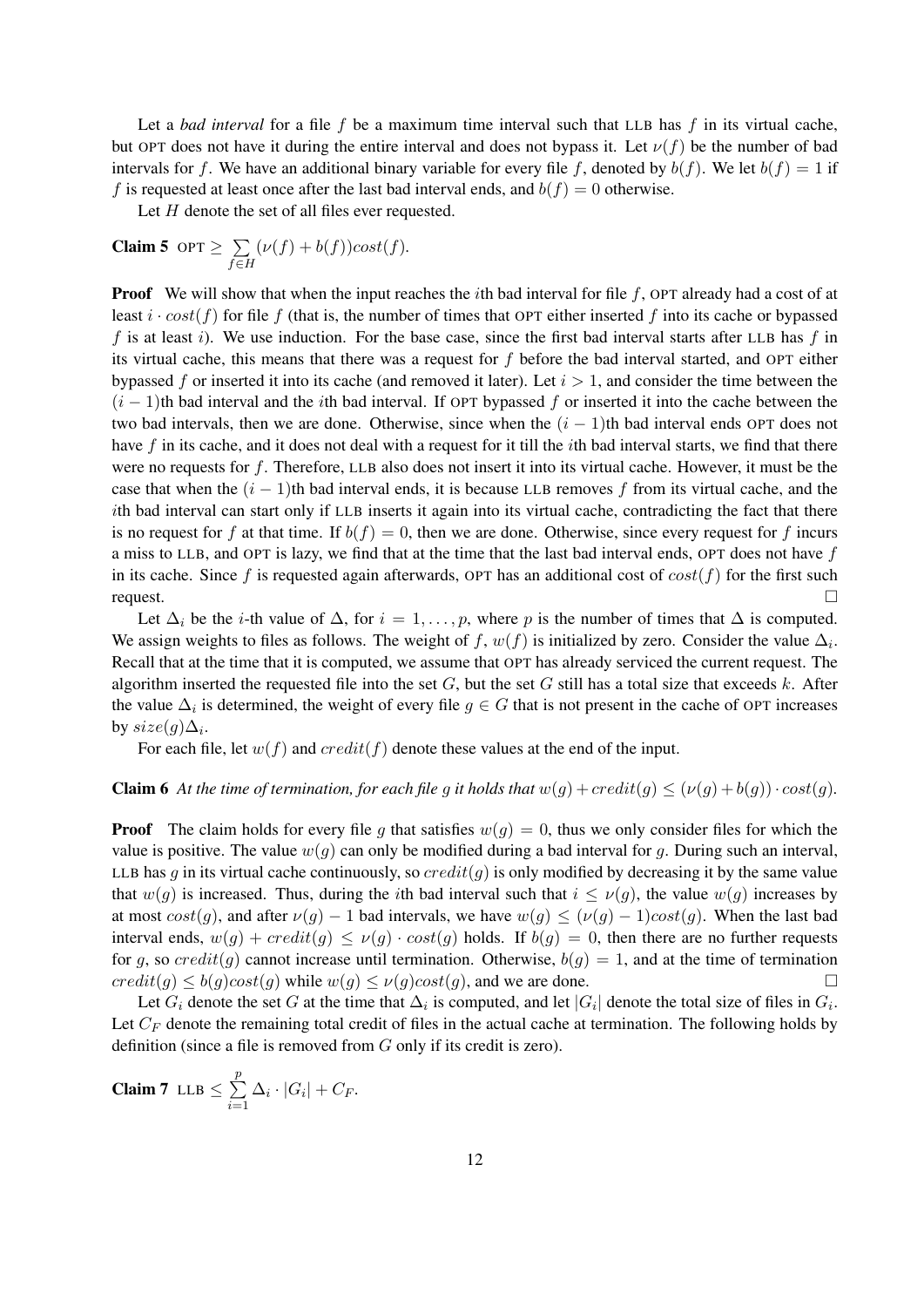Claim 8  $\sum_{i=1}^{p}$ *i*=1  $\Delta_i \cdot |G_i| \leq (k+1) \sum_i$ *f∈H w*(*f*)*.*

**Proof** At the time that  $\Delta_i$  is defined, the files in the cache of OPT have a total size of at most *k*. Therefore, the total size of files for which the weight increases is at least  $|G_i| - k$ , for a total increase of at least  $(|G_i| - k)\Delta_i$ . The function  $\frac{\Delta_i |G_i|}{(|G_i| - k)\Delta_i}$  is maximized (over positive integers  $|G_i|$  such that  $|G_i| \ge k + 1$ ) for  $|G_i| = k + 1$ . We get that the two expressions are initialized with zero, and each time that the left hand side increases, the right hand side increases by at least the same amount.

We finally get:

LLB 
$$
\leq \sum_{i=1}^{p} \Delta_i \cdot |G_i| + C_F \leq (k+1) \sum_{f \in H} w(f) + C_F \leq (k+1) \sum_{f \in H} w(f) + (k+1)C_F \leq (k+1) \sum_{f \in H} (\nu(f) + b(f)) \cdot cost(f) \leq (k+1)OPT.
$$

## 4.2 Caching with rejection

We design an algorithm for caching with rejection. Our algorithm LANDLORD WITH REJECTION (LLR) is exactly  $\phi$ (F(LLB)). Using Theorem 2, we get an upper bound of  $4k + 5$  on the competitive ratio of LLR. We present a more careful analysis of LLR to show the following.

**Theorem 4** *The competitive ratio of* LLR *is at most*  $2k + 2$ *.* 

Proof Recall that we assume that OPT (both for caching with rejection and for caching with bypassing) is lazy, that is, it never inserts a file into the cache unless a miss occurs, and it only evicts a file in order to make room for another file. We also assume that given a new request, OPT deals with it first, and then *ϕ*(F(LLB)) deals with it. This will be used in the proof. Consider a specific request sequence *I*. We use the notations of the proof of Theorem 2. We will analyze  $F(\text{LLB})(\tilde{I})$ , since  $\phi(F(\text{LLB}))(I) \leq F(\text{LLB})(\tilde{I})$ , and  $OPT(I) = OPT(\tilde{I})$ . As F(LLB) ignores all requests of  $\tilde{I}$  that did not cause a miss (these requests do not increase the counter, and are not presented to LLB), we remove these requests from the sequence, and analyze the resulting sequence (without loss of generality we assume that I is such a sequence). Another assumption on  $\tilde{I}$  that we make is that every file that is requested at least once also has at least one basic request. To show this, consider such a file *q*. The counter *counter*(*q*) for  $F(LLB)$  applied on  $\tilde{I}$  never reaches  $cost(q)$ , so *g* is never given as an input to ALG and all requests for *g* are rejected by F(LLB). OPT for  $\tilde{I}$  also rejects all the requests for  $g$ , as the total rejection penalty is strictly below  $cost(g)$ . Thus, removing such requests from  $\tilde{I}$  decreases the costs of  $F(LLB)$  and OPT by the same amount. Without loss of generality we assume that  $\tilde{I}$  does not contain such requests.

We will show that without loss of generality we can assume  $I'' = \tilde{I}$ . Recall that the sequence  $I''$  is an input for caching with rejection where for each file its last request is a basic request (which is a request in *I ′* ).

## **Lemma 2** *Without loss of generality, we assume that the last request for any file*  $f$  *appearing in*  $\tilde{I}$  *is a basic request.*

Proof First, we show that we can assume without loss of generality that every request for file *f* that appears after the last basic request for *f* is not rejected by OPT. Consider such a request for *f* that was rejected by OPT. Delete this request from  $\tilde{I}$ . The cost of the algorithm and of OPT are reduced by the same quantity (the rejection penalty of the deleted request), since the algorithm rejects this request as well (since this request as any request is a miss, and it is not a basic request). This is applied to every file.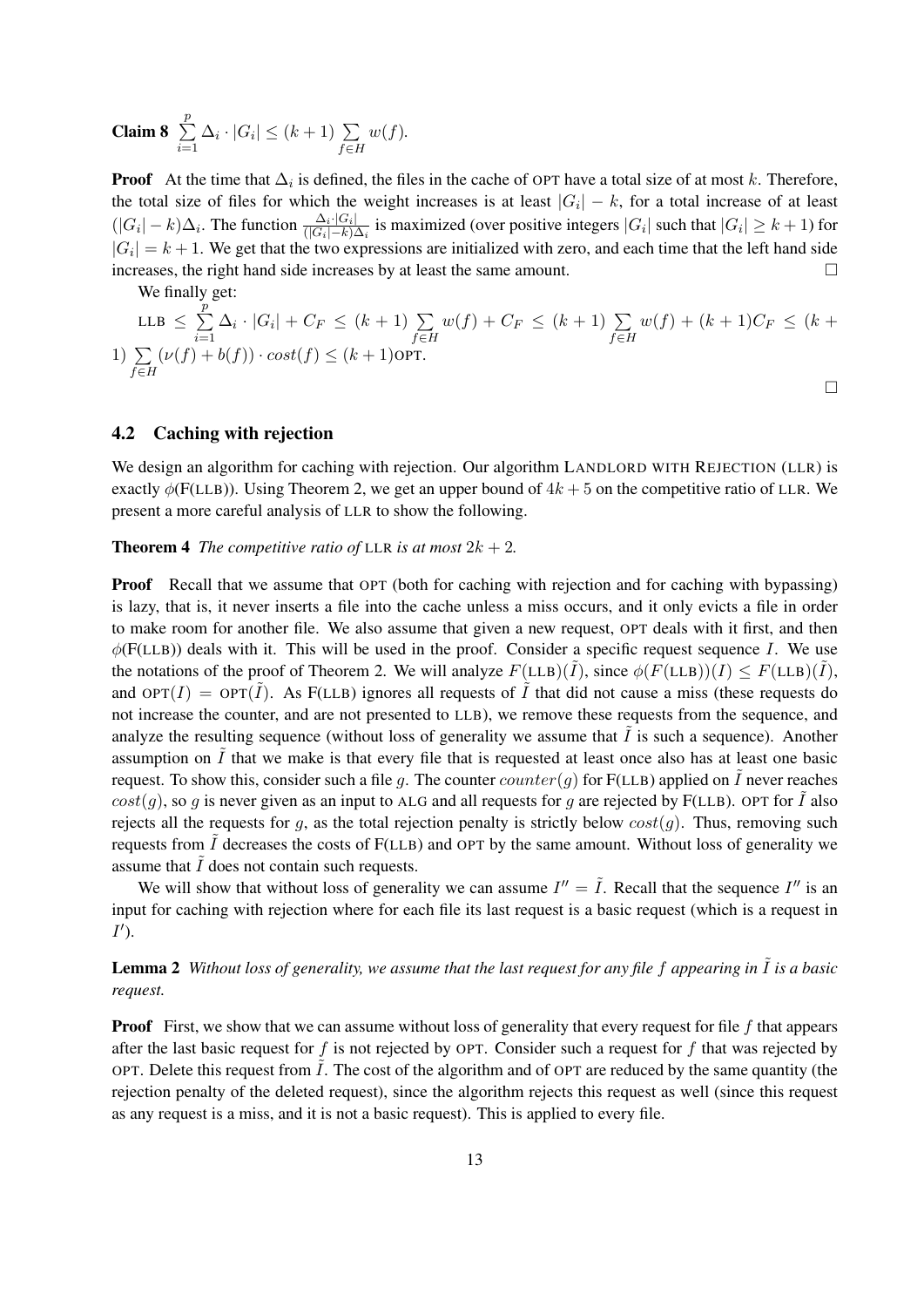Given the above assumption, we show that it can be assumed without loss of generality that the last request for file *f* in  $\overline{I}$  is basic. Assume that there is a request for a file  $f$  (in  $\overline{I}$ ) that is the last request for  $f$ and it is not a basic request. This request appears after the last basic request, and by the above OPT does not reject this request, so OPT serves it by having it in its cache. As this request is a miss for F(LLB), and the request is not basic, F(LLB) rejects this request (and does not have *f* in its cache both before it is requested and after the request). Denote by *c* the value of *counter*( $f$ ) just after this request. Modify the input *I* by adding two new requests for *f*. The first such request for *f* is added just after the currently last request for *f*, and its rejection penalty is  $(1 - \varepsilon) \cdot (cost(f) - c)$  (for a small enough value of  $\varepsilon$  satisfying  $\frac{1 - \varepsilon}{\varepsilon} > 4k$  or alternatively  $\varepsilon < \frac{1}{1+4k}$ ). This new request has a rejection penalty below  $cost(f)$ , and  $counter(\tilde{f})$  becomes  $(1 - \varepsilon)\cos(t) + \varepsilon \cdot c < (1 - \varepsilon)\cos(t) + \varepsilon \cdot \cos(t) = \cos(t)$ , so this new request will not be basic, and hence the algorithm will reject it, and will not change the contents of its cache, while OPT has *f* in its cache at this time. Thus, adding it does not change the behavior of OPT, the cost of F(LLB) increases, but its further behavior does not change.

The second new request for *f* is added at the end of the sequence and its rejection penalty is  $\varepsilon \cdot (cost(f)$ *c*). This last request is a basic request. The cost of the algorithm does not decrease by this last request (and it will not affect further behavior, as it will be the last request), whereas the cost of OPT increases by at most  $\varepsilon \cdot (cost(f) - c)$ . Thus the ratio between the increase of the cost of the algorithm and the increase of the cost of OPT is at least  $\frac{1-\varepsilon}{\varepsilon} > 4k$ . Since we intend to prove that the competitive ratio of the algorithm is at most  $2k + 2$ , we can assume that our instance  $\overline{I}$  satisfies the conditions of the lemma.

Note that the new requests do not contradict our assumptions on  $\tilde{I}$ ; the penalty of a request never exceeds its cost, and for file *f* we added two requests such that both of them are misses. Moreover, we did not add requests for files that will not have basic requests.

To prove an upper bound of  $2k + O(1)$ , instead of  $4k + O(1)$  (using the reduction), we will compare the cost of  $F(LLB)$  for  $I''$  directly to the cost of LLB for  $I'$ , and compare this last cost to the cost of OPT for *I*<sup>*''*</sup>. The action of F(LLB)=LLR on sequences of this type (where the last request for each requested file is basic) is as follows. For every file *f*, the counter is zero at termination. Since every request is a miss, and the contents of the cache are never modified for requests that are not basic, every request of *I ′′* that is not basic is a miss, and F(LLB) rejects it. Since the rejection penalty of a single request for a file *f* does not exceed  $cost(f)$ ,  $counter(f)$  never reaches  $cost(f)$  as long as the current request is not basic. Since the total rejection penalty for f since the last time that  $counter(f)$  was zero is exactly  $counter(f)$ , the cost of rejecting f between two times that its counter is zero is at most  $cost(f)$ . The cost of LLB for a basic request for f is exactly  $cost(f)$  (no matter whether it inserts f into the cache of bypasses it). Thus, the resulting cost of F(LLB) applied on *I ′′* is at most twice the cost of LLB applied on *I ′* . This is summarized as follows.

Let  $H$  be the set of files requested in  $I''$  (and therefore also in  $I'$ ). The following claim holds by the discussion above.

#### Claim 9  $F(\text{LLB})(I'') \leq 2\text{LLB}(I').$

We define bad phases for  $I''$  and a file  $f$ . The definition is different from that of bad intervals in the previous section, but serves similar purposes. A bad phase for *f* is a maximal time interval such that LLB has *f* in *G*, while OPT does not have it in its cache for at least a part of the time. Recall that the algorithm can only insert *f* into *G* on a basic request for *f*. The next basic request occurs only after *f* was evicted from *G*. Such a time interval can be very short if the file is not inserted into the cache of F(LLB). We observe that (since OPT is lazy) each bad phase contains exactly one bad interval (as defined in the previous section) that ends when the bad phase ends, however it will be easier for us to refer to the starting point of a bad phase rather than to that of a bad interval. Thus, we use  $\nu(f)$  to denote the number of bad phases (or bad intervals) for  $f$ , and  $b(f) = 1$  if and only if there is at least one (basic) request for  $f$  after the last bad interval ends.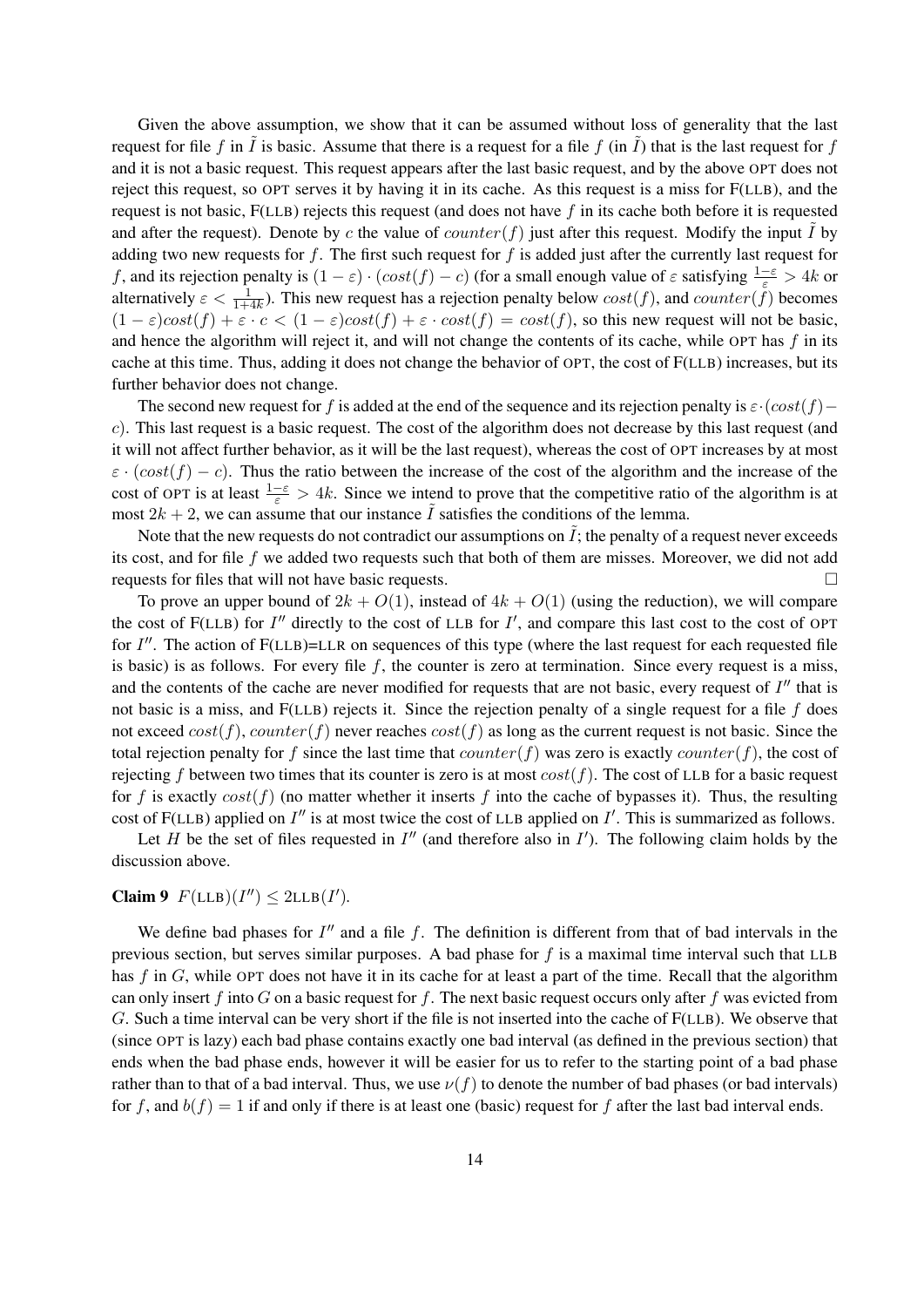Claim 10 OPT $(I'') \geq \sum$ *f∈H*  $(\nu(f) + b(f))\cos(t).$ 

Proof We will show that when the input reaches the beginning of the *i*th bad phase for file *f*, OPT already had a cost of at least  $i \cdot cost(f)$  for file f (including the cost for inserting f into its cache and the total cost of rejecting requests for *f*). We use induction. For the base case, the first bad phase starts with a basic request for *f*. If OPT inserted *f* into its cache before the first bad phase starts, then we are done. Otherwise, OPT rejects all requests for  $f$  till that time, and its cost is at least  $cost(f)$  since the total rejection penalty for  $f$ of all requests including this basic request is at least  $cost(f)$ . Let  $i > 1$ . If OPT inserts f into the cache after the previous bad phase started, then we are done. Otherwise, we claim that *f* is not in the cache of OPT at all times that the following requests for *f* arrive: requests arriving strictly after the basic request such that the  $(i - 1)$ th bad phase starts right after it, and before (and including) the next basic request. During this time, OPT does not insert  $f$  into the cache. Since it is a bad phase, there is an overlap between the time that LLB has *f* in *G* but OPT does not, that is, OPT no longer has *f* in the cache when LLB removes *f* from *G* at the end of the (*i −* 1)th bas phase, and since all requests are missed, only then additional requests for *f* can start arriving. Thus, OPT must reject requests for *f* of a total rejection penalty of at least *cost*(*f*) until (and including) the following basic request. If  $b(f) = 0$ , then we are done. Otherwise, if OPT inserts *f* into its cache after the last bad phase started, then we are done, and if it does not, then since there will be another basic request, the previous proof shows that OPT has an additional cost of at least *cost*(*f*), no matter whether the last time interval that LLB has  $f$  in  $G$  is a bad phase or not.

We will compare an optimal solution for *I''* to LLB. The difference between a solution for *I'* and a solution for *I ′′* is that *I ′′* has additional requests that are not basic. Claim 6 still holds since in every bad phase for *f*, *counter*(*f*) is set to  $cost(f)$  and  $w(f)$  increases by at most the amount that  $counter(f)$ decreases, and this can only happen during bad phases. As in the previous section, we find the following claim.

**Claim 11** LLB $(I') \leq (k+1)$ OPT $(I'')$ 

We thus have

$$
F(\mathsf{LLB})(I'') \leq 2\mathsf{LLB}(I') \leq (2k+2)\mathsf{OPT}(I'')
$$
.

 $\Box$ 

#### 4.3 An improved algorithm for several cases

We design a phase-based algorithm. We define the algorithm for arbitrarily sized files since we use this algorithm not only for paging, but also for caching in the bit and fault models. The algorithm creates phases such that in each phase, the cache is initially empty, and the phase ends when according to the rules of the phase, another file should be inserted into the cache. This last file will possible be inserted into the cache in the next phase, but this decision is postponed. During a phase, a file *f* that is not in the cache of the algorithm is rejected as long as its total rejection penalty is at most 1. Once this value (called the counter of f and denoted by *counter*(f)) will exceed 1 due to a new request for f, f is inserted into the cache. However, if there is no space for a file *f*, then a new phase begins, but the rejection penalty that was paid for *f* by the algorithm in the current phase (at most 1) still counts towards the cost of the current phase. The algorithm actually sees this cost as exactly 1 (even if it paid a small amount), and thus before starting the next phase, it reduces the counter of *f* by 1, while all other files do not keep a record of their status in the current phase; at the end of the phase all files are removed from the cache, and all counters are set to zero (excluding *counter*(*f*)).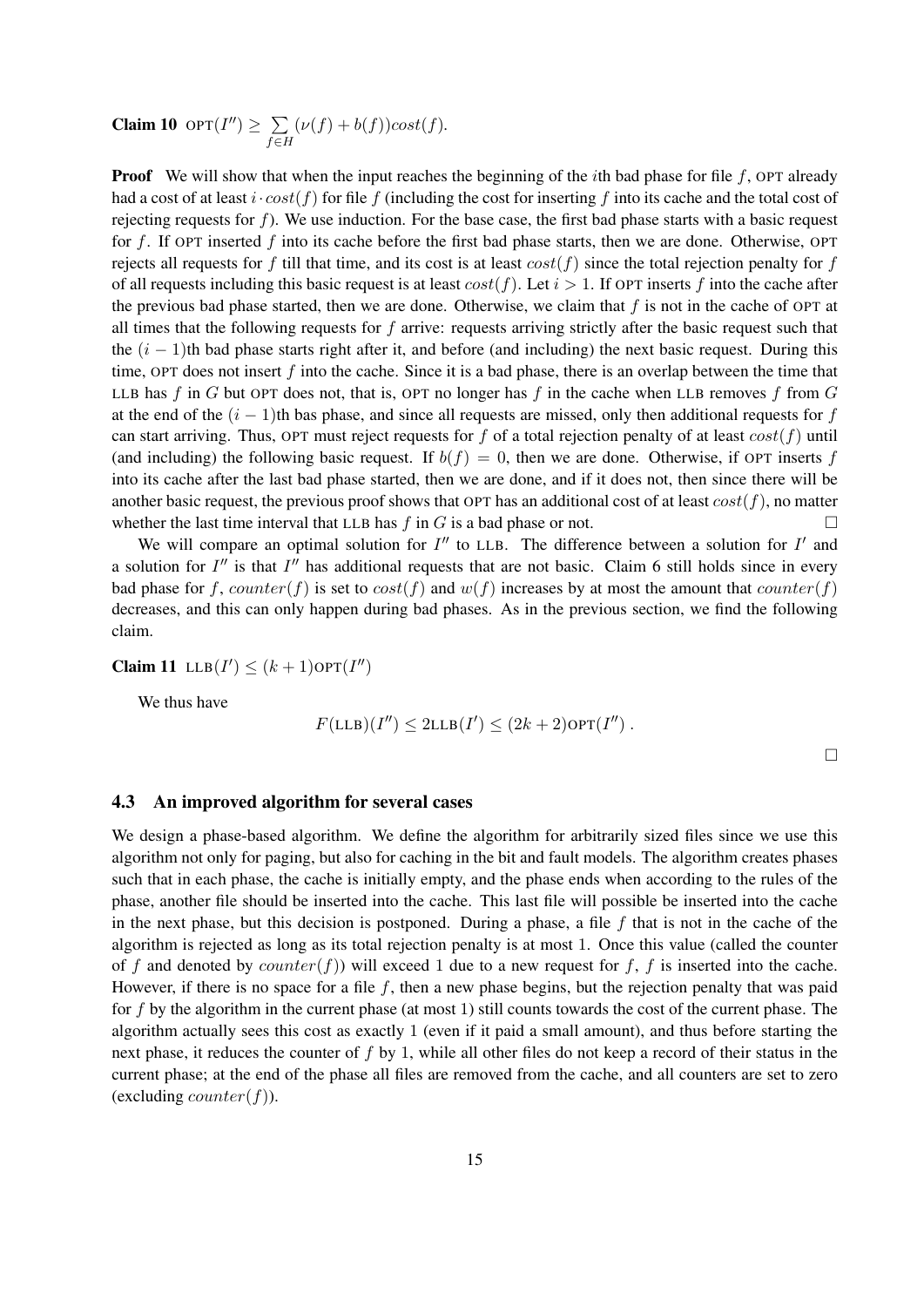Algorithm FLUSH WHEN FULL WITH REJECTION (FWFR)

Maintain a non-negative value *counter*(*q*) for every file *q* in the slow memory. Let  $\lambda$  be the total size of the files in the cache. Initialize all these values with zeroes.

Given a request  $(f, r)$ , if f is not in the cache, then let  $counter(f) = counter(f) + r$ , and do the following:

1. If  $counter(f) \leq 1$  then reject *f*.

- 2. If  $counter(f) > 1$ , and  $size(f) + \lambda \leq k$ , then insert f into the cache and let  $\lambda = \lambda + size(f)$ .
- 3. If  $counter(f) > 1$ , and  $size(f) + \lambda > k$ , then empty the cache and set  $\lambda = 0$ , for each  $g \neq f$  let  $counter(g) = 0$ , and let  $counter(f) = counter(f) - 1$ . Go to step 1.

**Claim 12** Consider a time that the algorithm just finished dealing with a request. For every file q, counter $(q)$ 1 *if and only if g is in the cache of* FWFR*.*

**Proof** The claim is proved using induction. Initially all counters are equal to zero, and the cache is empty. The contents of the cache change only if a new request for a file f is a miss. If step 1 is applied on the new request, then the contents of the cache do not change, and the only counter that is modified is  $counter(f)$ that remains at most 1. If step 2 is applied, then the only counter that changes is that of *f*. This counter increases above 1 and *f* is inserted into the cache. If step 3 is applied, then all counters except for that of *f* will be zero, and the cache is emptied. Then, either step 1 or step 2 are applied on *f*, and if  $counter(f)$ remains above 1 after it was reduced by 1 in step 3, then it will be inserted into the cache, and otherwise it will not be inserted.

Theorem 5 FWFR *is* (2*k* + 1)*-competitive for paging with rejection, and for caching with rejection in the bit model and in the fault model.*

**Proof** FWFR partitions the input into phases, between consecutive times that the cache is empty (it is initially empty, and it can be emptied in step 3). The last phase may be such that the cache is not empty when it ends, and we call this phase *incomplete*. We modify the input by removing all requests that are not misses. This cannot increase the optimal cost and does not change the behavior of FWFR.

Consider a request for a file *f* with penalty *r* that FWFR processes it in several steps (out of steps 1,2,3). The only case that this can happen is that the request is first processed in step 3, and then it is considered again. Since after step 3 we must have  $\lambda = 0$ , the request will be processed again only once, in step 1 or step 2. For each such request, we modify the sequence by splitting it into two requests for the analysis. Let *C* be the value of the counter of *f* just before the request (*f, r*) arrives. Since this request is a miss, by Claim 12, *f* is not in the cache prior to this request, and  $C \leq 1$ . Since step 3 was applied, we find that  $C + r > 1$ . Replace the request  $(f, r)$  with the requests  $(f, 1 - C)$  and  $(f, C + r - 1)$ . As a result of this modification the cost of an optimal solution does not change. The first request out of the two will be the last request of a phase, while the second one will be the first request of the following phase. FWFR will consider the first request of these two requests in step 1, and the second request will be considered both in step 3 and afterwards in step 1 or 2. If it is considered again in step 1, then the cost of FWFR on  $(f, p)$  does not change, as it rejects both  $(f, 1 - C)$  and  $(f, C + r - 1)$ . Otherwise, its cost increases by  $1 - C$ , as it first rejects the first request of the two, and then inserts  $f$  into the cache. The behavior on other requests does not change, as the values of counters and contents of the cache will be the same, no matter whether FWFR received one request for  $(f, r)$  or the the two consecutive requests  $(f, 1 - C)$ ,  $(f, C + r - 1)$ . We analyze the modified sequence in what follows. Note that if  $C = 1$ , then the rejection penalty of the last request of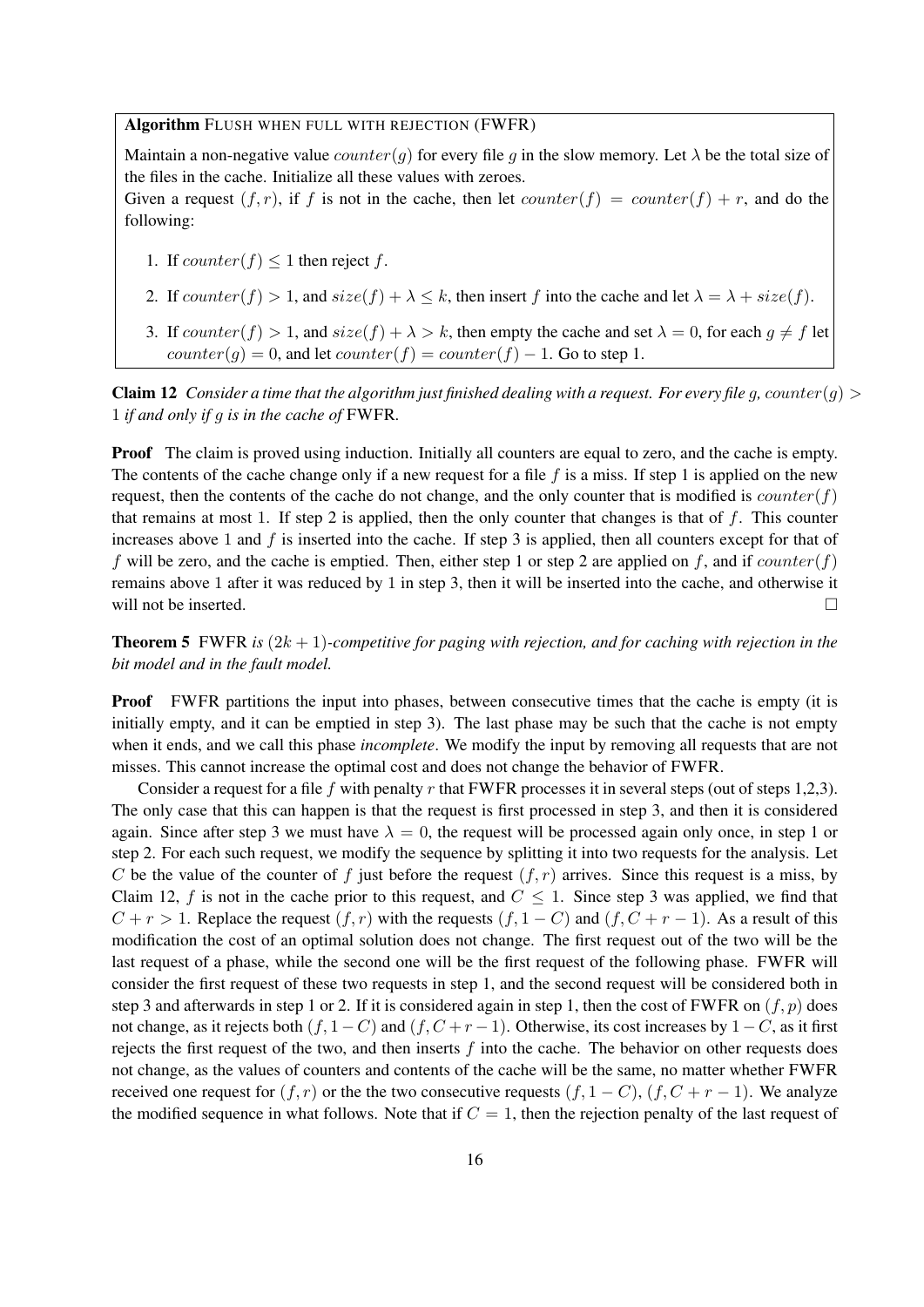the phase is zero, we keep this request for technical reasons (and assume that FWFR rejects it). Using this modification we can assume that every file f considered in step 3 has  $counter(f) = 1$  prior to the current request  $(f, r)$ , and after applying this step, *counter* $(f) = C + r - 1$ . If  $C + r - 1 > 1$ , then *f* is inserted into the cache immediately, and otherwise this rejection penalty is paid. Thus, we find that in the beginning of a phase, all counters except for that of *f* are equal to zero, and therefore the rejection penalty paid by any file during a phase is no larger than 1 (by Claim 12, a file is rejected as long as its counter does not exceed 1).

We consider a specific complete phase (a phase that is not incomplete, i.e., a phase that is followed by another phase), and partition the files requested in this phase into four types. The first type consists of all files that are inserted into the cache of FWFR during the phase, and the file that is requested last in this phase (this is the same file that is requested first in the next phase). The three other types consist of files that are requested in the phase, but not inserted into the cache, none of which is the last file requested in the phase. These files belong to three categories: files that OPT has in its cache in the beginning of the phase, files that OPT inserts into the cache during the phase and were not present in the cache of OPT in the beginning of the phase, and files that OPT also rejects all their requests in this phase.

Consider next a request for a file *f ′* of the fourth type. Removing all requests for *f ′* in this phase from the input does not change the behavior of FWFR on the other requests, and it reduces the cost of FWFR and of OPT by the same amount. Thus all such requests are removed from the input. We therefore assume that every file requested in a phase belongs to one of the first three types. Let *a<sup>i</sup>* denote the number of files of type *i* (for  $i = 1, 2, 3$ ). Clearly,  $a_2 \leq k$ , since the cache of OPT in the beginning of the phase cannot have more than *k* files. We next argue that in all models, the cost of FWFR for this phase is at most  $2k + 1 + a_2 + a_3 \leq 3k + 1 + a_3$ . The total retrieval cost is at most *k*, since no files are evicted until the phase ends. There are at most  $k + 1$  files of the first type ( $k$  that are inserted into the cache, and possibly the file of the last request of the phase), and since for any file, the total rejection penalty of the requests in this phase is at most 1, the total rejection penalty is at most  $(k + 1) + a_2 + a_3$ .

The total size of the files of the first type exceeds *k*, so no matter if OPT inserts such a file into the cache or not, it has a cost of at least 1 on such a file in this phase (since the rejection penalty of each such file is at least 1). Therefore, the optimal cost is at least  $a_3 + 1$  (since it additionally inserts at least  $a_3$  files into the cache). If  $a_3 \ge 1$ , then the ratio of the costs is smaller than  $2k + 1$ . Otherwise,  $a_3 = 0$ , so any file that is requested in this phase is of the first type or the second type. Moreover, if the cost of OPT in this phase is at least 2 then we are done, and if  $a_2 = 0$  we are done as well. So we assume  $a_2 > 0$  and a cost of less than 2 for OPT in this phase. Therefore, OPT has *a*<sup>2</sup> files of the second type in its cache when the phase begins, and can have at a total size of at most  $k - a_2 \leq k - 1$  of files of the first type in its cache before the phase begins. However, the total size of files of the first type denoted by  $j$  is at least  $k + 1$ .

The remainder of the proof depends on the specific model. We first consider the bit model and afterwards the fault model. Since paging is a special case of both, the result for paging will follow. We show that in all cases, the cost of FWFR on this phase is at most  $2k + 1$ .

Consider the bit model. As  $j \ge 2$ , but the cost of OPT is strictly below 2 for this phase, it must reject all the requests for at least one file of the first type. Since the total rejection penalty of requests for a given file of the first type is at least 1, and inserting a file into the cache incurs a cost of at least 1 as well, it must be the case that there is exactly one file of the first type that OPT does not have in its cache when the phase begins, and all the requests for this file are rejected by OPT. The total size of this file is at least  $j - (k - a_2) = j - k + a_2$ . Let *g* denote this file. In this case, we can find a smaller upper bound on the cost of FWFR. If *g* is the file requested last in the phase, then the total size of files of the first type excluding *g* is at most  $j - (j - k + a_2) = k - a_2$ . The total cost of file retrieval done by the algorithm is at most  $k - a_2$ . There are at most  $k - a_2 + 1$  files of the first type, and thus the total rejection penalty paid by the algorithm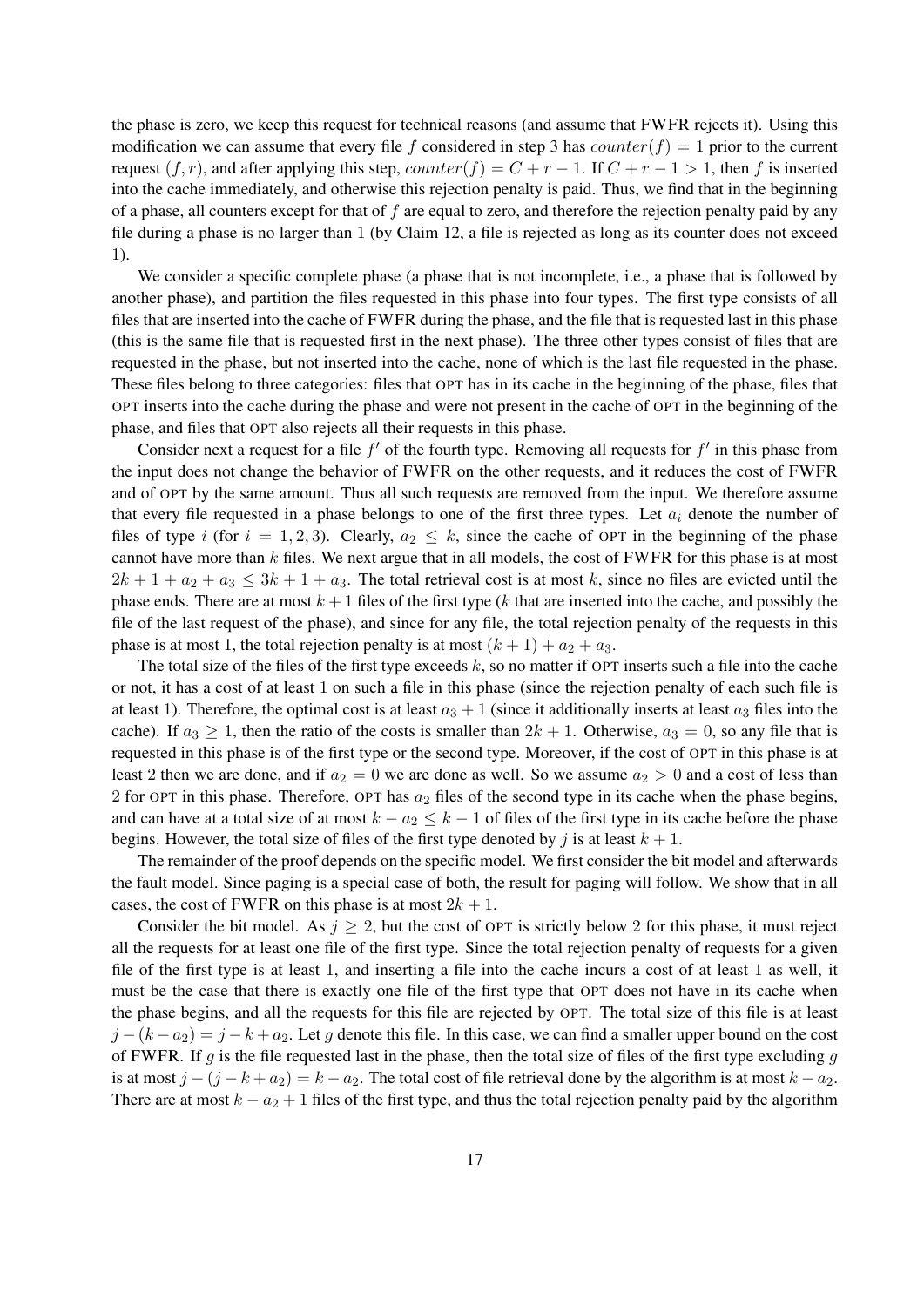is at most  $k + 1$ , and its total cost for the phase is at most  $2k - a_2 + 1$ . Otherwise, the number of files in the first type is at most  $k + 1 - (j - k + a_2 - 1)$  (since one file has size of at least  $j - k + a_2$ ), so there are at most  $2k - j + 1$  files for which it pays a rejection penalty of at most 1 per file, and the retrieval cost is at most *k*. The cost of FWFR is at most  $3k - j + 2$ . Using  $j \ge k + 1$  this is at most  $2k + 1$ .

In the fault model, if OPT has a cost smaller than 2 on the phase, then there must also be exactly one file that is not in the cache of OPT in the beginning of the phase, as every file incurs a cost of at least 1 in this model too. In this case OPT either rejects all the requests for this file, or inserts it into the cache, but once again there is a file of size at least  $j - k + a_2$ . Similarly to the bit model, if this file is the last file of the phase, then there are at most  $k - a_2$  other files of the first type, and at most  $k + 1$ files in total, so the cost of FWFR is at most  $2k - a_2 + 1$ . Otherwise, the algorithm inserts at most  $k - (j - k + a_2 - 1) = 2k - j - a_2 + 1$  files into the cache, and there are at most  $2k - j + 2$  files in total, so it has a cost of at most  $4k - 2j - a_2 + 3 \le 4k - 2(k + 1) - a_2 + 3 = 2k - a_2 + 1$  (since *j* ≥ *k* + 1).

Note that for an incomplete phase, the cost of OPT is at least  $a_3$ , while the cost of FWFR is at most  $3k + 1 + a_3$ , so the cost of this phase contributes an additive constant of at most  $3k + 1$ .

## A Some properties and a randomized algorithm

We will use a reduction between caching with bypassing and caching to obtain a randomized algorithm. In this reduction, given an input for caching with bypassing and a cache of size *k*, the cache size for the resulting instance is different, and moreover, the instance is modified. We briefly discuss the relation between the models with and without bypassing for a fixed input. Thus, we show that the most straightforward reduction between the case with and without bypassing for the bit model and the fault model fails, while for paging the difference between the optimal costs is much smaller. Moreover, in the case of weighted paging, (and therefore, also for caching), the ratio between the optimal costs of the two variants is unbounded.

**Proposition 1** For paging,  $\sup_I \frac{\text{OPT}_s(I)}{\text{OPT}_b(I)} = 2$ . In the bit model and in the fault model,  $\sup_I \frac{\text{OPT}_s(I)}{\text{OPT}_b(I)} = k+1$ . For weighted paging and file caching  $\frac{\text{OPT}_s(I)}{\text{OPT}_b(I)}$  can be arbitrarily large.

**Proof** We first show the upper bounds (the upper bound for paging is folklore and was previously mentioned in [5]). Consider an optimal offline algorithm  $OPT_b$  with bypassing. We convert it into an algorithm  $OFF_s$ that never uses bypassing. Each time that  $OPT_b$  bypasses a file *f*, OFF<sub>s</sub> inserts this file into the cache, temporarily evicting arbitrary files until there is sufficient room for it, and then it removes the file *f* again, inserting the temporarily evicted files back into the cache. For paging, there is at most one evicted page for every request page. The cost incurred by OFF*<sup>s</sup>* for one request page is at most 2, i.e., at most twice the cost of OPT*<sup>b</sup>* for a page. In the bit model, the total size of evicted files is at most *k*, so the cost of OFF*<sup>s</sup>* for *f* is at most  $\frac{size(f)+k}{size(f)} \leq k+1$  times the cost of OPT<sub>b</sub> for it. Similarly, in the fault model, at most *k* files are evicted, so the cost of OFF<sub>s</sub> for f is at most  $k + 1$  while the cost of OPT<sub>b</sub> for it is 1.

Next, we show the lower bounds. For the bit model, consider an input that repeats *M* times a sequence of two files *f* and *g*, where  $size(f) = k$ , and  $size(g) = 1$ . We get  $OPT_b = k + M$ , by keeping *f* in the cache and bypassing *g* each time it is requested, while  $OPT_s = (k+1)M$ , since a miss occurs on every file.

For the fault model, consider an input that repeats *M* times a sequence of  $k + 1$  files:  $f_i$ , for  $1 \le i \le k$ , and *g*, where  $size(f_i) = 1$ , and  $size(g) = k$ . We get  $OPT_b = k + M$ , by keeping the *k* files  $f_i$  for  $1 \le i \le k$ in the cache and bypassing *g* each time it is requested, while  $OPT_s = (k+1)M$ , since a miss occurs on every file.

In the case of weighted paging, consider an input that repeats  $M$  times a sequence of  $k + 1$  files  $f_i$ , for  $1 \leq i \leq k$ , and g, where  $cost(f_i) = N$ , and  $cost(g) = 1$ . We get  $OPT_b = Nk + M$ , by keeping the first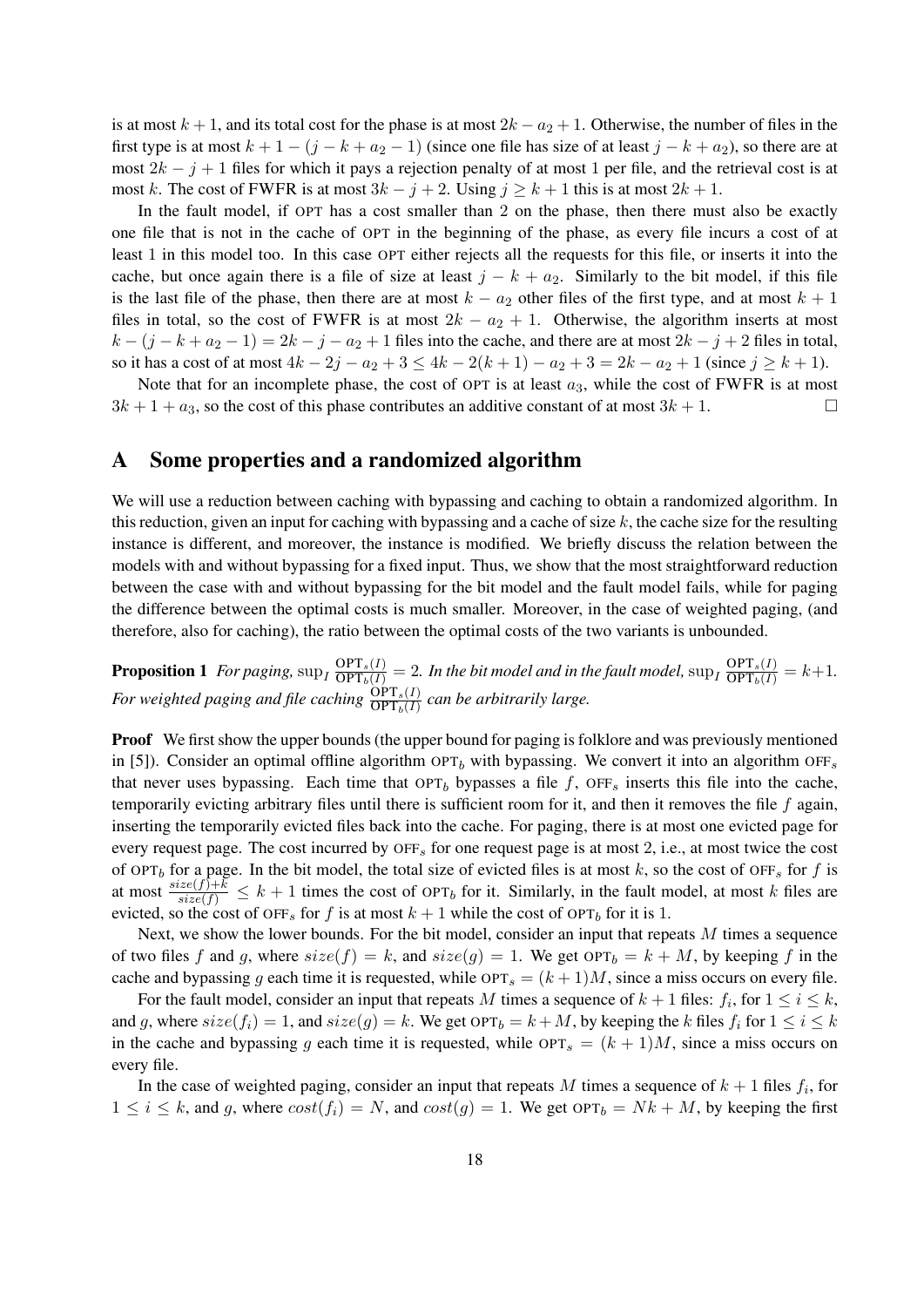*k* files in the cache and bypassing *g* each time it is requested, while OPT<sub>*s*</sub>  $\geq Nk + (M-1)N$ , since every subsequence of the form  $g, f_1, f_2, \ldots, f_k$  results in at least one miss on a file of cost *N*, since at least one of the last  $k$  files in the subsequence is not in the cache after  $q$  is requested.

In the last case of paging, consider a sequence that consists of *M* phases, where in phase *j*, there are  $k+1$  requests for pages  $1, 2, \ldots, k, k+j$ . An offline algorithm with bypassing keeps the pages  $1, 2, \ldots, k$ in the cache, and bypasses all requests for other pages, that is for any page  $k + j$  such that  $1 \leq j \leq M$ . The cost of this algorithm is  $k + M$ . As for an optimal solution without bypassing, we use the optimal offline algorithm of Belady [11] that on a miss, evicts the page that will be requested again furthest in the future. Each time that a page  $k + j$  for some  $j \ge 1$  is requested, the cache would contain pages  $1, 2, \ldots, k$ , so page *k* would be evicted. Then when page *k* is requested, since page  $k + j$  would never be requested again, it is evicted. Therefore, for each phase, the cost of the algorithm is at least 2 (in the first phase this holds for a different reason, since the cache is initially empty). We conclude that the total cost of an optimal solution is at least 2*M*. This gives a ratio of 2 between the optimal costs.  $\square$ 

Note that the bounds above hold for arbitrarily large values of OPT*b*.

Next, we discuss some relations between the different models. The next claim shows that caching with rejection generalizes both caching and caching with bypassing.

Claim 13 *For any R-competitive algorithm* ALG *for caching with rejection, there exists an R-competitive algorithm G(*ALG*) for caching, and an R-competitive algorithm G ′ (*ALG*) for caching with bypassing. If* ALG *is deterministic, then so are*  $G(ALG)$  *and*  $G'(ALG)$ .

**Proof** First, we show the existence of  $\mathcal{G}'$ . Given an input for caching with bypassing, we define an input for caching with rejection that contains the same requests, and the rejection penalty of a request is its cost. The resulting caching problem with rejection is equivalent to the original caching problem with bypassing, and thus the algorithm  $\mathcal{G}'$ (ALG) only needs to apply this transformation on the input while running ALG.

Let  $\lambda$  denote the total cost of all files in the slow memory. Given an input *I* for caching, the input *I'* is defined by the same sequence of file requests, where every request has a rejection penalty of  $2\lambda$ . This transformation can be computed online. For an algorithm ALG,  $G(ALG)$  applied on *I* maintains the same cache contents as ALG applied on  $I'$  (for every realization of the random bits). Moreover,  $G(ALG)$  acts exactly as ALG does in cases that ALG does not reject the request. In a case that ALG rejects a file  $f, G(A\text{LG})$ empties the cache, inserts f, removes it, and re-inserts the previous contents of the cache. The cost for serving such a request is less than  $2\lambda$ . Thus, the cost of  $G(ALG)$  for *I* (for every realization of the random bits) is no larger than the cost of ALG for *I'*. Next, we show  $\text{OPT}(I) = \text{OPT}(I')$ , where  $\text{OPT}(I)$  is an optimal solution for the caching problem (and the input *I*), and  $\text{OPT}(I')$  is an optimal solution for caching with rejection (and the input *I'*). Obviously,  $\text{OPT}(I') \le \text{OPT}(I)$ , as any solution for *I* defines a solution for *I'* (it never rejects any file, and performs the same sequence of actions). We can also define a solution for *I* that is based on  $\text{OPT}(I')$ , where this solution is simply  $\mathcal{G}(\text{OPT}(I'))$ . Thus,  $\text{OPT}(I) \leq \text{OPT}(I')$ ).

Next, we prove that our assumption that all file costs are positive is not restrictive.

Claim 14 *For any R-competitive algorithm* ALG *for caching (caching with rejection) that does not allow zero costs, there exists an R-competitive algorithm H(*ALG*) for caching (caching with rejection, respectively) that allows zero costs. If* ALG *is deterministic, then so is H(*ALG*).*

**Proof** Given an input *I*, possibly with zero file costs, we define an input  $\tilde{I}$ , where no file of cost zero is requested more than once. For that, for every file  $f$  of cost zero, we create copies  $f_1, f_2, \ldots$ , all of cost zero. The process of creating  $\tilde{I}$  from  $I$  (online) is as follows. If the next request of  $I$  is a file with a positive cost, then the next request of  $\tilde{I}$  is the same as in *I* (including the rejection penalty, if *I* is an input for caching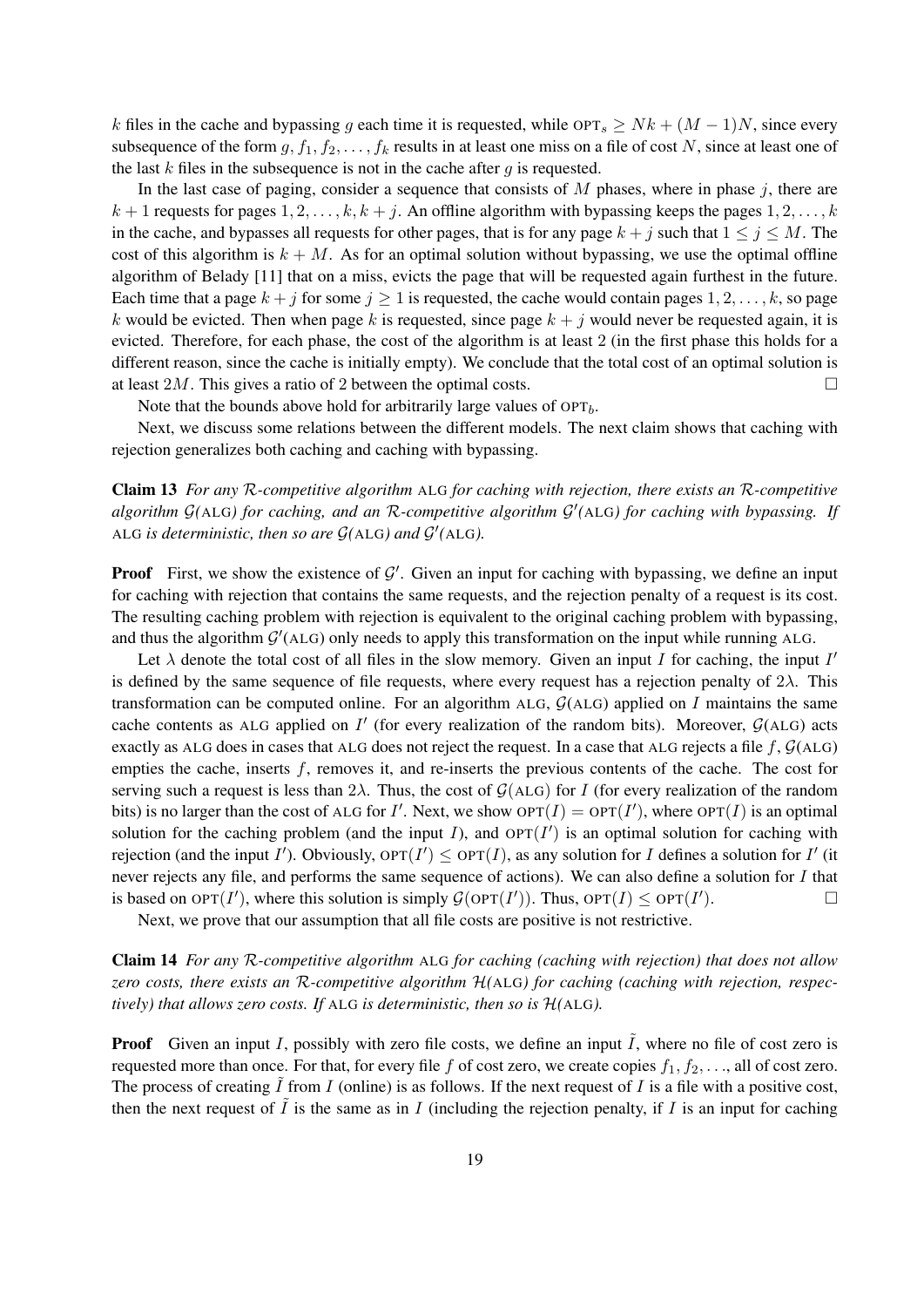with rejection). Otherwise, if the next request of *I* is a zero cost file *g*, and this is the *i*th request for *g* in *I*, then the next request of  $\tilde{I}$  is  $g_i$  (and if  $I$  is an input for caching with rejection, then it has the same rejection penalty as the current request for *g* in *I*).

We prove  $OPT(I) = OPT(\tilde{I})$ . Given an optimal solution for  $\tilde{I}$ , this solution immediately implies a solution for *I*, where any action on a file  $f_i$  of *I* is applied on *f* for *I*. Given an optimal solution for *I*, the solution is adapted such that the modified solution will always have the same cache contents as  $OPT(I)$ , where for each zero cost file it has some instance of this file. Every request of positive cost is served as before (it is either in the cache or not in the cache of both solutions before it is served). Given a request  $f_i$ of zero cost, if  $OPT(I)$  does nothing, that is, it already has  $f$  in the cache, then the modified solution must have  $f_j$  in the cache for some  $j < i$ , and it replaces  $f_j$  with  $f_i$ . Otherwise, the modified solution acts as the original solution (if it inserts  $f$  into the cache, then the modified solution inserts  $f_i$ ). Thus, the required property of the cache contents is maintained. As  $f_i$  has cost zero, the cost of the modified solution equals OPT $(I)$ .

Next, we modify  $\tilde{I}$  into an input  $I'$  without zero costs as follows. Given a request for a file  $f_j$  with zero cost, such that this request is the  $\ell$ th request in the input, its cost is defined to be  $\frac{1}{2^{\ell}}$  (the other properties of  $\tilde{I}$  are unchanged).

We define  $H(ALG)$  for *I* based on the action of ALG. Specifically, it constructs *I'* in an online fashion, and maintains the same cache contents as ALG applied on *I ′* (for every realization of the random bits), where in cases that ALG has a file  $f_i$  in the cache,  $H(ALG)$  simply has  $f$ . We have  $H(ALG)(I) \leq ALG(I')$ , as applying all the actions of ALG on  $I'$  results in serving all the requests of *I*, and the cost of a file  $f_i$  in *I* is no larger than the costs of *f* in *I ′* .

Consider now an optimal solution for  $\tilde{I}$ . Using it as a solution for  $I'$ , we obtain a feasible solution whose cost is larger by at most the total increase of all file costs in  $I'$  compared to  $\tilde{I}$ , that is by at most 1, and we find  $\text{OPT}(I') \leq \text{OPT}(\tilde{I}) + 1$ .

We have (for a given constant *C*)  $\mathcal{H}(\text{ALG})(I) \leq \text{ALG}(I') \leq \mathcal{R} \cdot \text{OPT}(I') + C \leq \mathcal{R} \cdot \text{OPT}(\tilde{I}) + \mathcal{R} + C =$  $R \cdot \text{OPT}(I) + R + C.$ 

Finally, we show a reduction that allows us to obtain a randomized algorithm.

Theorem 6 *For any R-competitive algorithm* ALG *for caching with cache size* 2*k, there exists an Rcompetitive algorithm* Ψ*(*ALG*) for caching with bypassing with cache size k. If* ALG *is deterministic, then so is*  $\Psi$ (ALG).

**Proof** By Claim 14, we assume that ALG acts on inputs that may contain files of cost zero.

The algorithm Ψ(ALG) applies a modification on the input *I* while running ALG on the modified input *I ′* . Given the *j*th request of *I* for a file *f*, insert a request for *f* followed by a request for a new file *x<sup>j</sup>* of size  $k$  and cost zero. Such requests are called additional requests. After ALG deals with  $x_j$ , it must have  $x_i$  in the cache (for every realization of the random bits), and the total size of other files in its cache is at most *k*. The state of its cache is defined to be the set of files that it has in the cache, excluding  $x_j$ . To deal with this request for *f*,  $\Psi$ (ALG) moves to the cache state of ALG after it has dealt with  $x_j$  (this is done for every realization of the random bits), and Ψ(ALG) bypasses *f* if it is not in the cache. It is left to show that the two algorithms have the same cost (for their respective inputs). For every request *f* of *I*, the contents of the cache of  $\Psi$ (ALG) and the state of the cache of ALG (after the additional request) is the same (for every realization of the random bits). Thus, their cost for *f* must be the same. Since the cost of ALG on the additional requests is zero, the total costs are the same as well.

Moreover, we can show that the costs of optimal solutions (an optimal solution for caching with bypassing, the input *I*, and a cache of size *k*, and an optimal solution for caching, the augmented input, and a cache of size 2*k*) are equal. By the same arguments  $\Psi(\text{OPT})(I) = \text{OPT}(I')$ , and so  $\text{OPT}(I) \leq \text{OPT}(I')$ .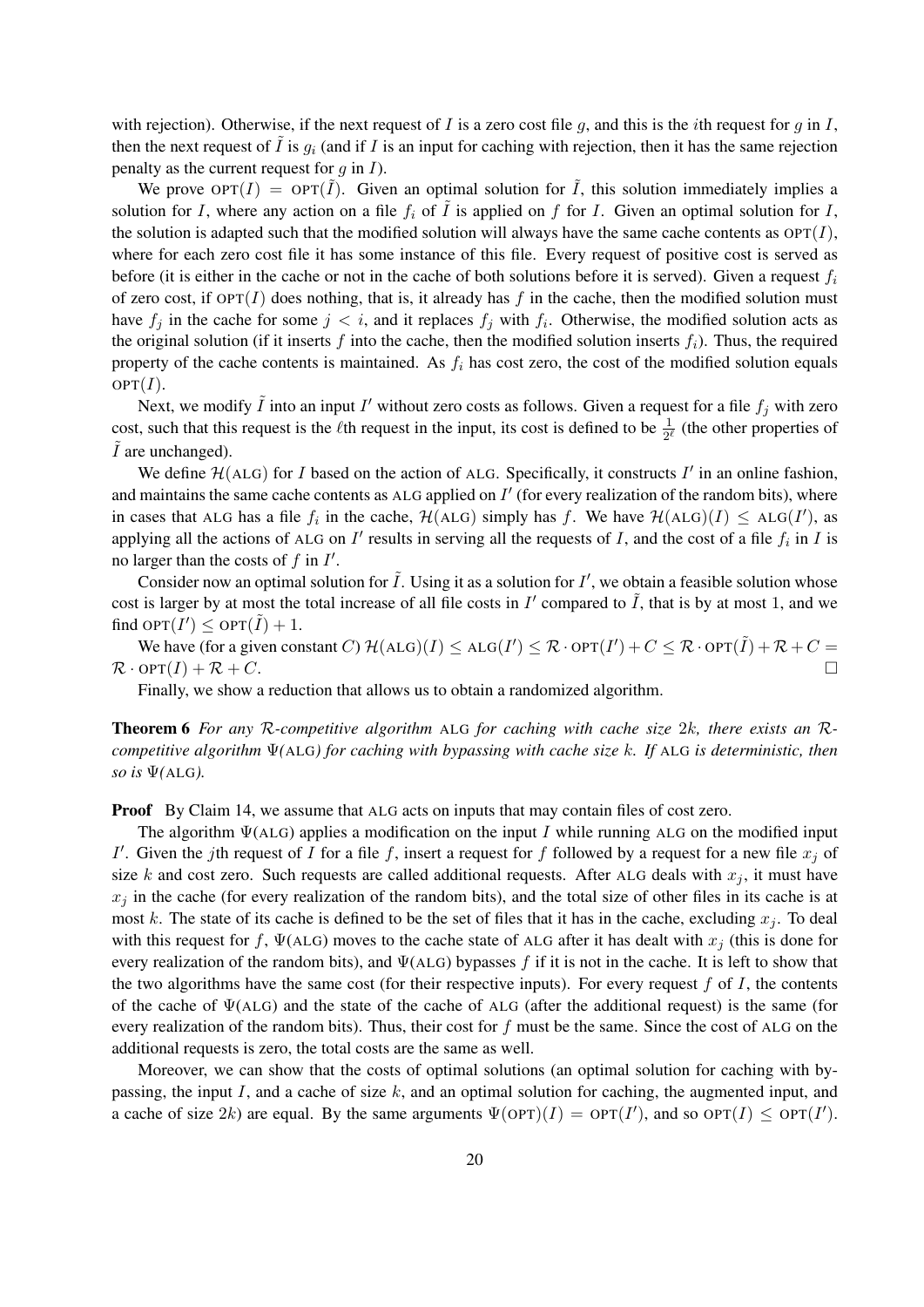Consider an optimal solution for *I*, and create a solution for *I'* (and a cache of size  $2k$ ) as follows. The first *k* slots of the cache are called reserved and are never used for the additional requests. The other *k* slots are called additional slots, and they are used for all the additional requests. The solution for *I ′* imitates the solution for *I*, and always has the files of the solution for *I* in the reserved slots. Whenever the solution for *I* bypasses a file, the solution for *I'* inserts it into the additional slots (the number of additional slots may be larger than the size of the file). Thus, after an additional request, the caches have the same files (neglecting an additional request that occupies all the additional slots of the larger cache). We described a solution for  $I'$  of cost OPT(*I*), and thus OPT(*I'*)  $\leq$  OPT(*I*).

Corollary 1 *There is a randomized O*(log *k*)*-competitive algorithm for caching with rejection.*

**Proof** Given the randomized  $O(\log k)$ -competitive algorithm of [2] for caching and the reduction of Theorem 6, we find that there exists a randomized  $O(\log 2k) = O(\log k)$ -competitive algorithm for caching with bypassing. Using the first reduction, Theorem 2, we find that there exists a randomized  $O(\log k)$ competitive algorithm for caching with rejection.  $\Box$ 

Acknowledgments. The authors would like to thank an anonymous reviewer who suggested the reduction presented in Theorem 6, and thus allowed us to simplify the randomized result significantly, making the paper much more elegant.

## References

- [1] D. Achlioptas, M. Chrobak, and J. Noga. Competitive analysis of randomized paging algorithms. *Theoretical Computer Science*, 234(1-2):203–218, 2000.
- [2] A. Adamaszek, A. Czumaj, M. Englert, and H. Räcke. An O(log k)-competitive algorithm for generalized caching. In *Proc. of the 23rd Annual ACM-SIAM Symposium on Discrete Algorithms (SODA2012)*, pages 1681–1689, 2012.
- [3] S. Albers. New results on web caching with request reordering. *Algorithmica* 58(2):461–477, 2010.
- [4] S. Albers, S. Arora, and S. Khanna. Page replacement for general caching problems. In *Proc. of the 10th Annual ACM-SIAM Symposium on Discrete Algorithms (SODA1999)*, pages 31–40, 1999.
- [5] N. Bansal, N. Buchbinder, and J. Naor. Towards the randomized *k*-server conjecture: A primal-dual approach. In *Proc. of the 21st Annual ACM-SIAM Symposium on Discrete Algorithms (SODA2010)*, pages 40–55, 2010.
- [6] N. Bansal, N. Buchbinder, and S. Naor. A primal-dual randomized algorithm for weighted paging. *Journal of the ACM*, 59(4): article 19 (24 pages), 2012.
- [7] N. Bansal, N. Buchbinder, and S. Naor. Randomized competitive algorithms for generalized caching. *SIAM Journal on Computing*, 41(2): 391–414, 2012.
- [8] A. Bar-Noy, R. Bar-Yehuda, A. Freund, J. Naor, and B. Schieber. A unified approach to approximating resource allocation and scheduling. *Journal of the ACM*, 48(5):1069–1090, 2001.
- [9] Y. Bartal, S. Leonardi, A. Marchetti-Spaccamela, J. Sgall, and L. Stougie. Multiprocessor scheduling with rejection. *SIAM Journal on Discrete Mathematics*, 13(1):64–78, 2000.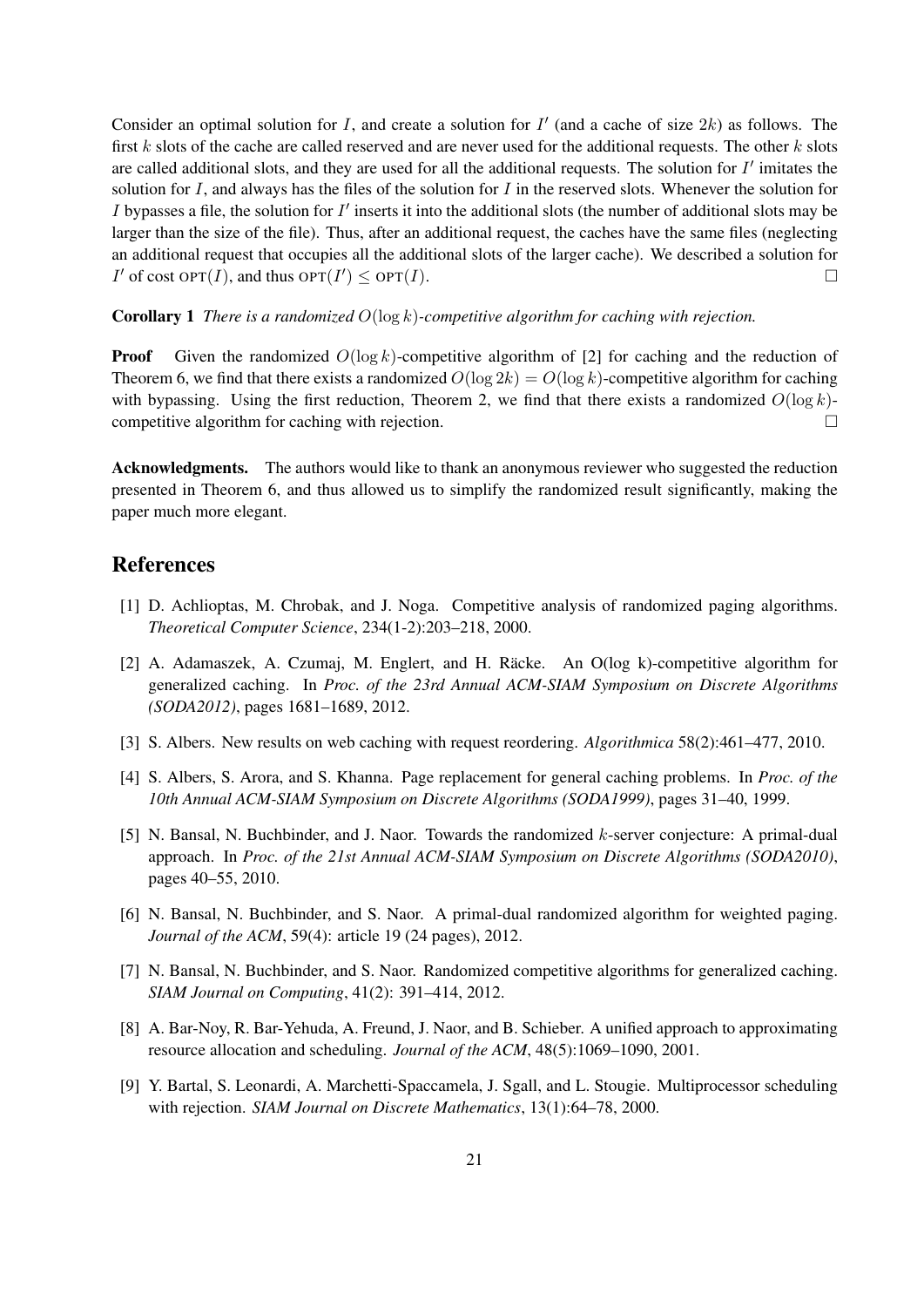- [10] W. W. Bein, L. L. Larmore, and J. Noga. Equitable revisited. In *Proc. of the 15th Annual European Symposium on Algorithms (ESA2007)*, pages 419–426, 2007.
- [11] L. A. Belady. A study of replacement algorithms for a virtual-storage computer. *IBM Systems Journal*, 5(2):78–101, 1966.
- [12] A. Blum, C. Burch, and A. Kalai. Finely-competitive paging. In *Proc. of the 40th Annual IEEE Symposium on Foundations of Computer Science (FOCS1999)*, pages 450–458, 1999.
- [13] M. Brehob, R. J. Enbody, E. Torng, and S. Wagner. On-line restricted caching. *Journal of Scheduling*, 6(2):149–166, 2003.
- [14] G. S. Brodal, G. Moruz, and A. Negoescu. OnlineMin: A fast strongly competitive randomized paging algorithm. In *Proc. of the 9th International Workshop on Approximation and Online Algorithms (WAOA2011)*, pages 164–175, 2011.
- [15] P. Cao and S. Irani. Cost-aware www proxy caching algorithms. In *Proc. of the USENIX Symposium on Internet Technologies and Systems*, pages 193–206, 1997.
- [16] M. Chrobak, H. J. Karloff, T. H. Payne, and S. Vishwanathan. New results on server problems. *SIAM Journal on Discrete Mathematics*, 4(2):172–181, 1991.
- [17] M. Chrobak and J. Noga. Competitive algorithms for relaxed list update and multilevel caching. *Journal of Algorithms*, 34(2):282–308, 2000.
- [18] M. Chrobak, G. J. Woeginger, K. Makino, and H. Xu. Caching is hard even in the fault model. *Algorithmica*, 63(4):781–794, 2012.
- [19] E. Cohen and H. Kaplan. Caching documents with variable sizes and fetching costs: An LP-based approach. *Algorithmica*, 32(3):459–466, 2002.
- [20] G. Dósa and Y. He. Bin packing problems with rejection penalties and their dual problems. *Information and Computation*, 204(5):795–815, 2006.
- [21] L. Epstein. Bin packing with rejection revisited. *Algorithmica*, 56(4):505–528, 2010.
- [22] L. Epstein, A. Levin, and G. J. Woeginger. Graph coloring with rejection. *Journal of Computer and System Sciences*, 77(2):439–447, 2011.
- [23] L. Epstein, J. Noga, and G. J. Woeginger. On-line scheduling of unit time jobs with rejection: minimizing the total completion time. *Operetions Research Letters*, 30(6):415–420, 2002.
- [24] A. Fiat, R. M. Karp, M. Luby, L. A. McGeoch, D. D. Sleator, and N. Young. Competitive paging algorithms. *Journal of Algorithms*, 12(4):685–699, 1991.
- [25] M. X. Goemans and D. P. Williamson. A general approximation technique for constrained forest problems. *SIAM Journal on Computing*, 24(2):296–317, 1995.
- [26] S. Irani. Page replacement with multi-size pages and applications to web caching. *Algorithmica*, 33(3):384–409, 2002.
- [27] A. Karlin, M. Manasse, L. Rudolph, and D. D. Sleator. Competitive snoopy caching. *Algorithmica*, 3(1–4):79–119, 1988.